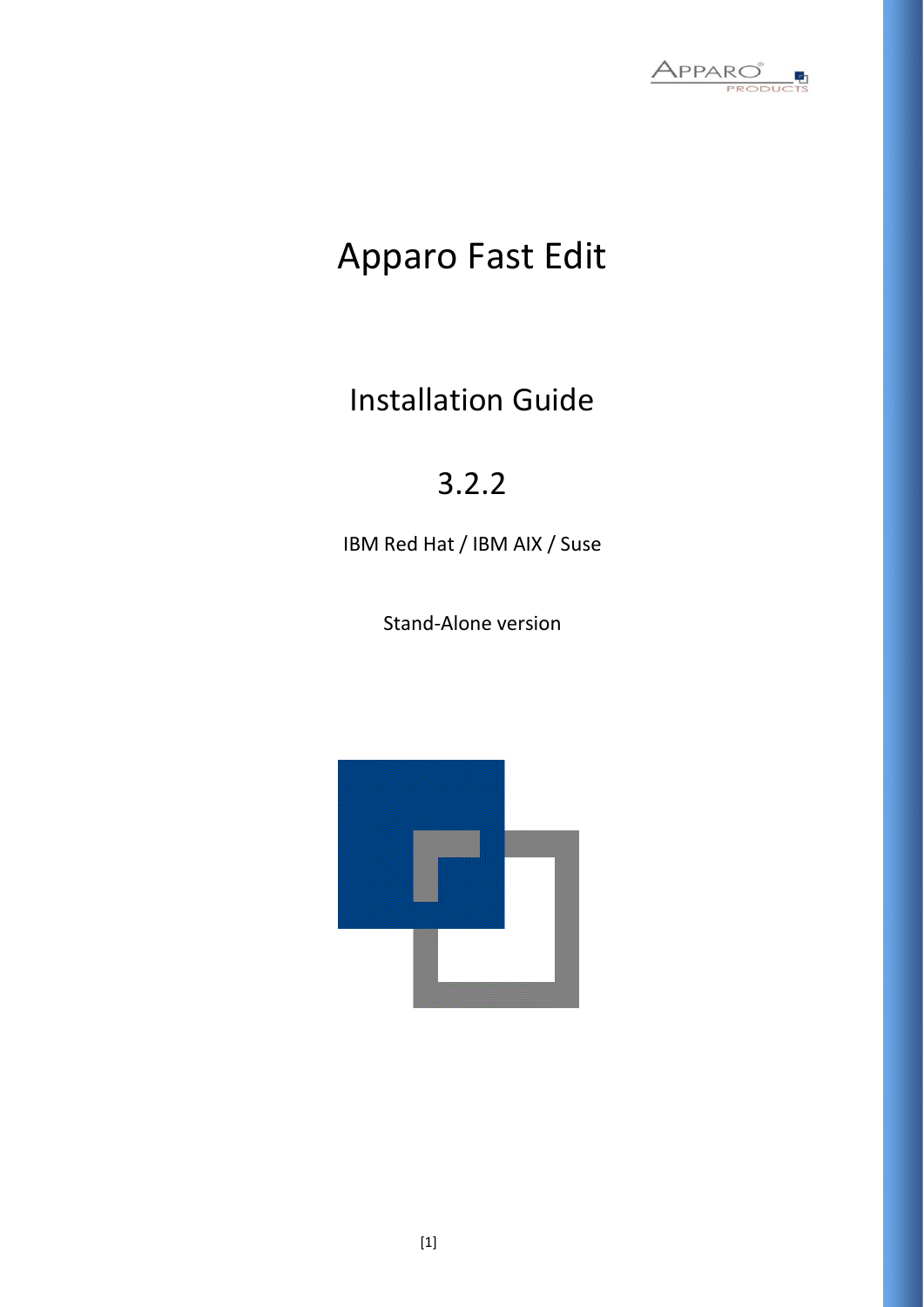

### **Table of content**

| $\mathbf{1}$            |       |                                                                                 |          |
|-------------------------|-------|---------------------------------------------------------------------------------|----------|
|                         | 1.1   |                                                                                 |          |
|                         | $1.2$ |                                                                                 |          |
|                         | 1.3   |                                                                                 |          |
|                         | 1.4   |                                                                                 |          |
|                         | 1.5   |                                                                                 |          |
|                         | 1.6   |                                                                                 |          |
|                         | 1.7   |                                                                                 |          |
| $\overline{2}$          |       |                                                                                 |          |
|                         | 2.1   |                                                                                 |          |
|                         | 2.2   |                                                                                 |          |
| $\overline{\mathbf{3}}$ |       | <b>Installation</b>                                                             |          |
|                         | 3.1   |                                                                                 |          |
|                         | 3.2   |                                                                                 |          |
|                         | 3.3   |                                                                                 |          |
|                         | 3.4   |                                                                                 |          |
|                         | 3.5   |                                                                                 |          |
|                         |       |                                                                                 |          |
| 4                       |       | Configuration                                                                   |          |
|                         | 4.1   |                                                                                 |          |
|                         | 4.2   |                                                                                 |          |
|                         | 4.3   |                                                                                 |          |
|                         | 4.4   |                                                                                 |          |
|                         | 4.5   |                                                                                 |          |
|                         | 4.6   |                                                                                 |          |
|                         | 4.7   |                                                                                 |          |
|                         | 4.8   |                                                                                 |          |
| 5                       |       |                                                                                 |          |
|                         | 5.1   |                                                                                 |          |
|                         | 5.2   | Configuration of the Apache web server using Apache variable authentication  28 |          |
| 6                       |       |                                                                                 |          |
| 7                       |       |                                                                                 |          |
| 8                       |       |                                                                                 | 29<br>34 |
| 9                       |       |                                                                                 |          |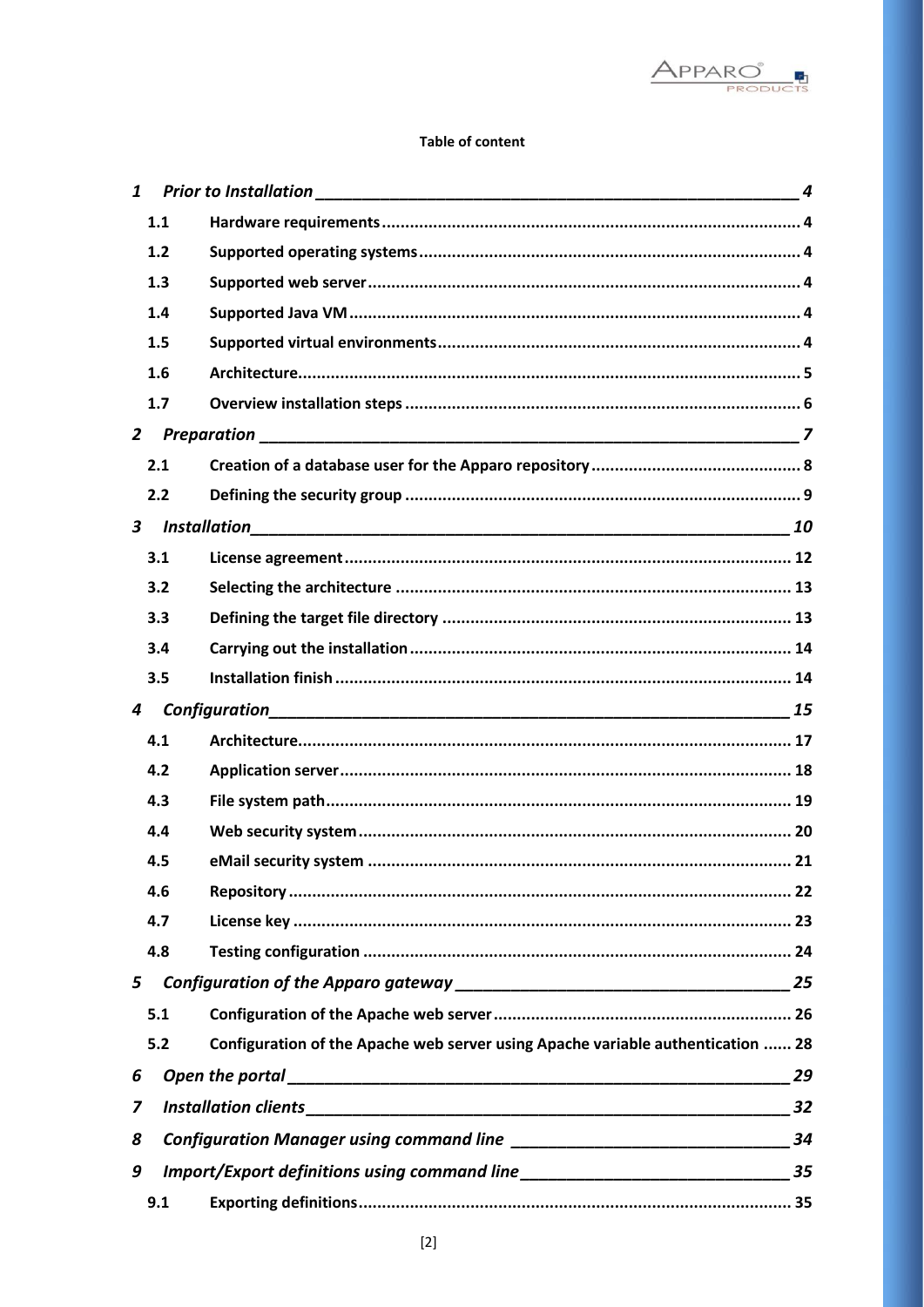

| 9.2  |                                                                                 |    |
|------|---------------------------------------------------------------------------------|----|
| 10   | Start-up of Apparo Fast Edit without Configuration Manager __________________37 |    |
| 11   |                                                                                 | 37 |
| 12   |                                                                                 | 38 |
| 13   |                                                                                 | 39 |
| 14   |                                                                                 | 40 |
| 15   |                                                                                 | 41 |
| 15.1 |                                                                                 |    |
| 15.2 |                                                                                 |    |
| 15.3 |                                                                                 |    |
| 15.4 |                                                                                 |    |
| 16   | Support                                                                         | 43 |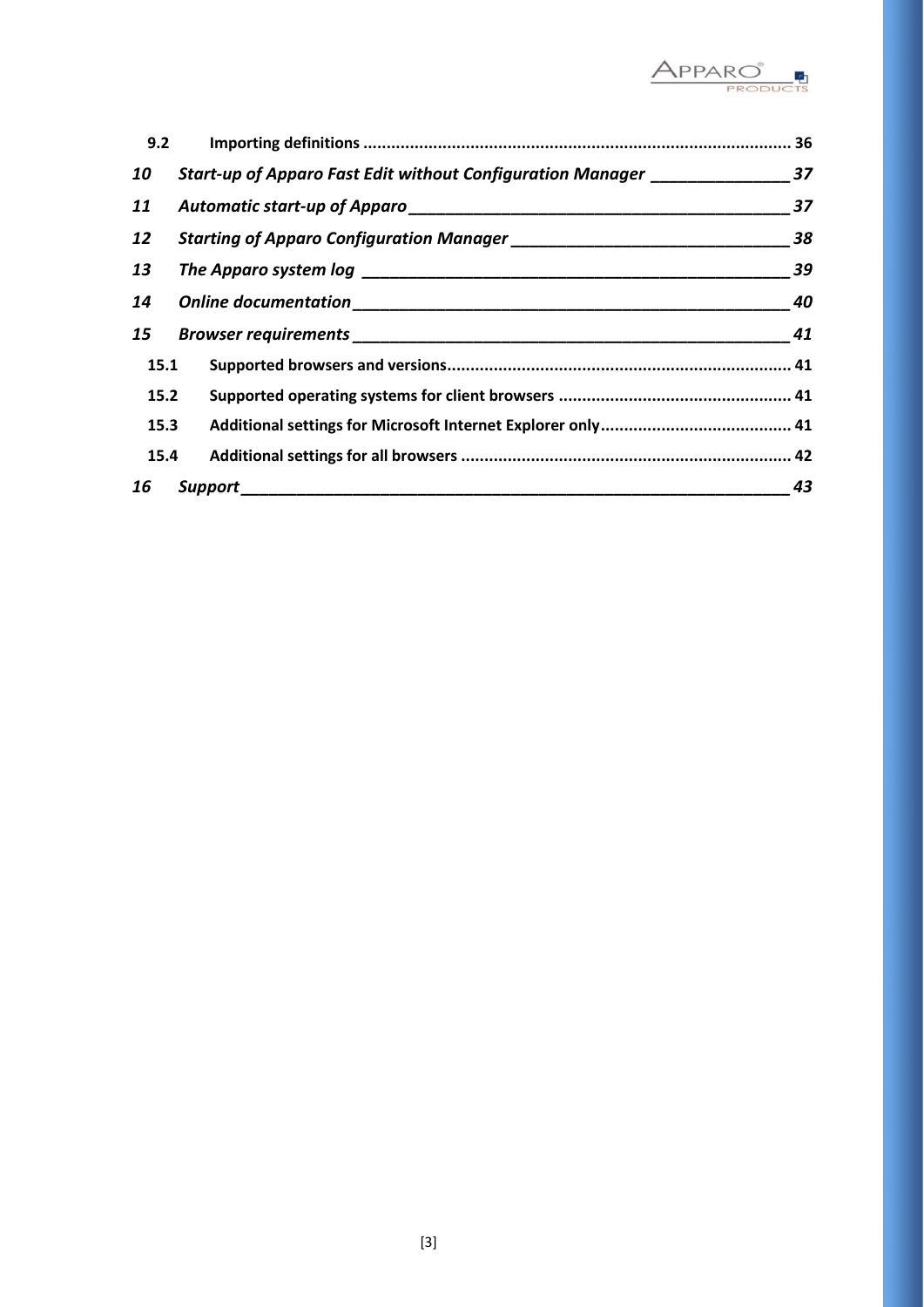

### **1 Prior to Installation**

Installing Apparo Fast Edit can be done in 30 minutes if you prepare your environment.

Please be aware of the following points before starting installation:

### **1.1 Hardware requirements**

**File system: about 1000 MB Main memory: about 2000 MB** 

#### **1.2 Supported operating systems**

- **IBM Red Hat**
- **IBM AIX**
- **Linux**

### **1.3 Supported web server**

- **Apache web server 2.4**
- **IBM Webserver (IHS)**

#### **1.4 Supported Java VM**

• **OpenJDK 8 (build 202 or higher)** The Java VM must be already installed. It is not part of the Apparo installation.

#### **1.5 Supported virtual environments**

• **VMware ESX/ESXi (for Linux)**

Apparo Fast Edit must be installed using a **root** account.

This version is running only on the *Apache Tomcat 9 Application Server*. This Tomcat server will be installed automatically.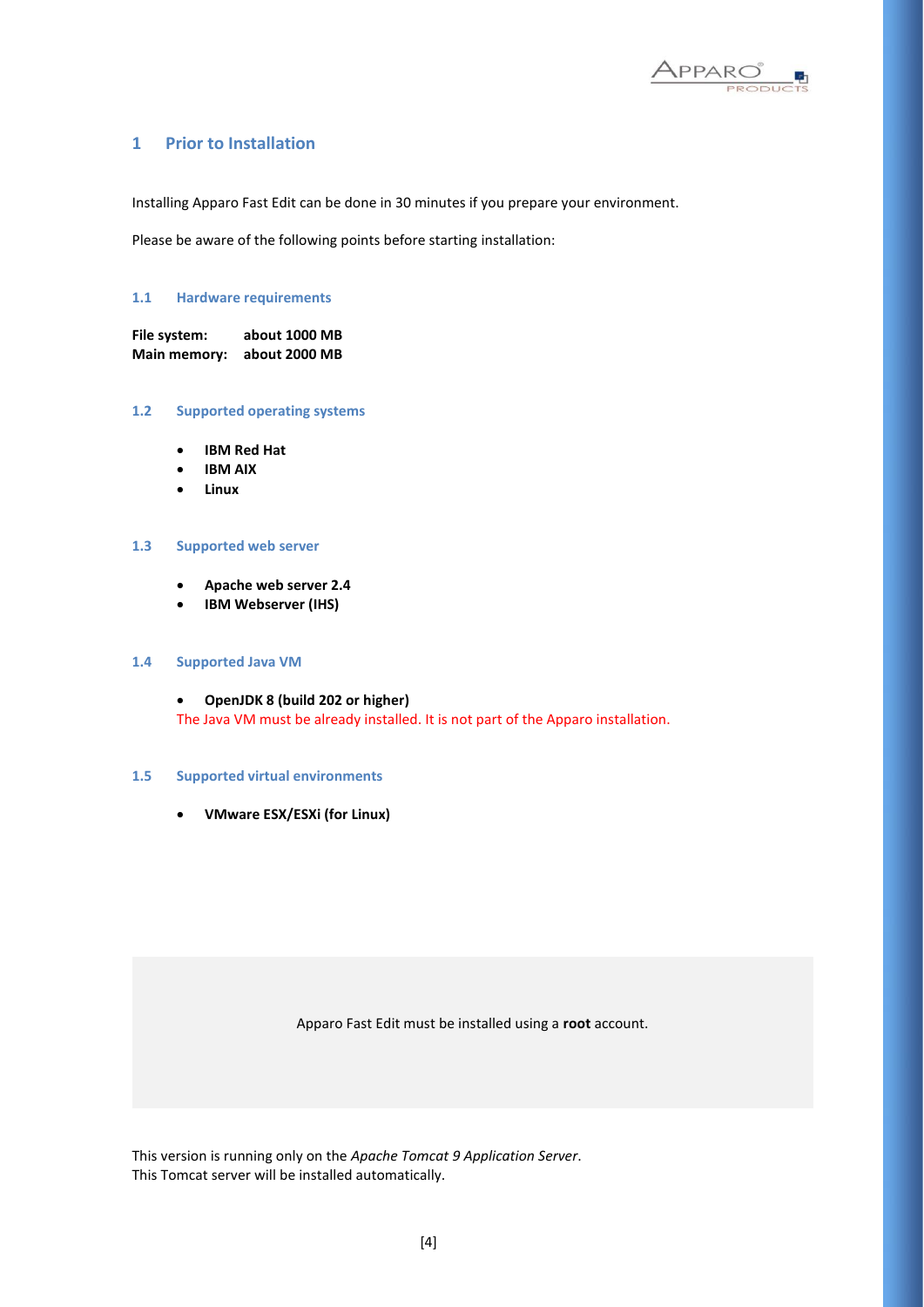

### **1.6 Architecture**

Possible Apparo Fast Edit architectures:

| $\mathbf{1}$ | Single Instance, the complete Apparo Fast Edit including web server is installed on<br>one computer only – that's suitable for testing<br>A "Single Instance" is useful for small environments or test systems. |
|--------------|-----------------------------------------------------------------------------------------------------------------------------------------------------------------------------------------------------------------|
| $\boxed{2}$  | <b>Multi Instance, one or more Web servers and one or more</b><br>Apparo application servers are installed on one or more hosts.<br>A "Multi Instance" is useful for better performance and high availability.  |

**You can find an Apparo Fast Edit architecture document in the setup file too.**

**This document is describing the installation and configuration of a Single Instance.**

You can find a document "Installation cluster" for Multi Instance too.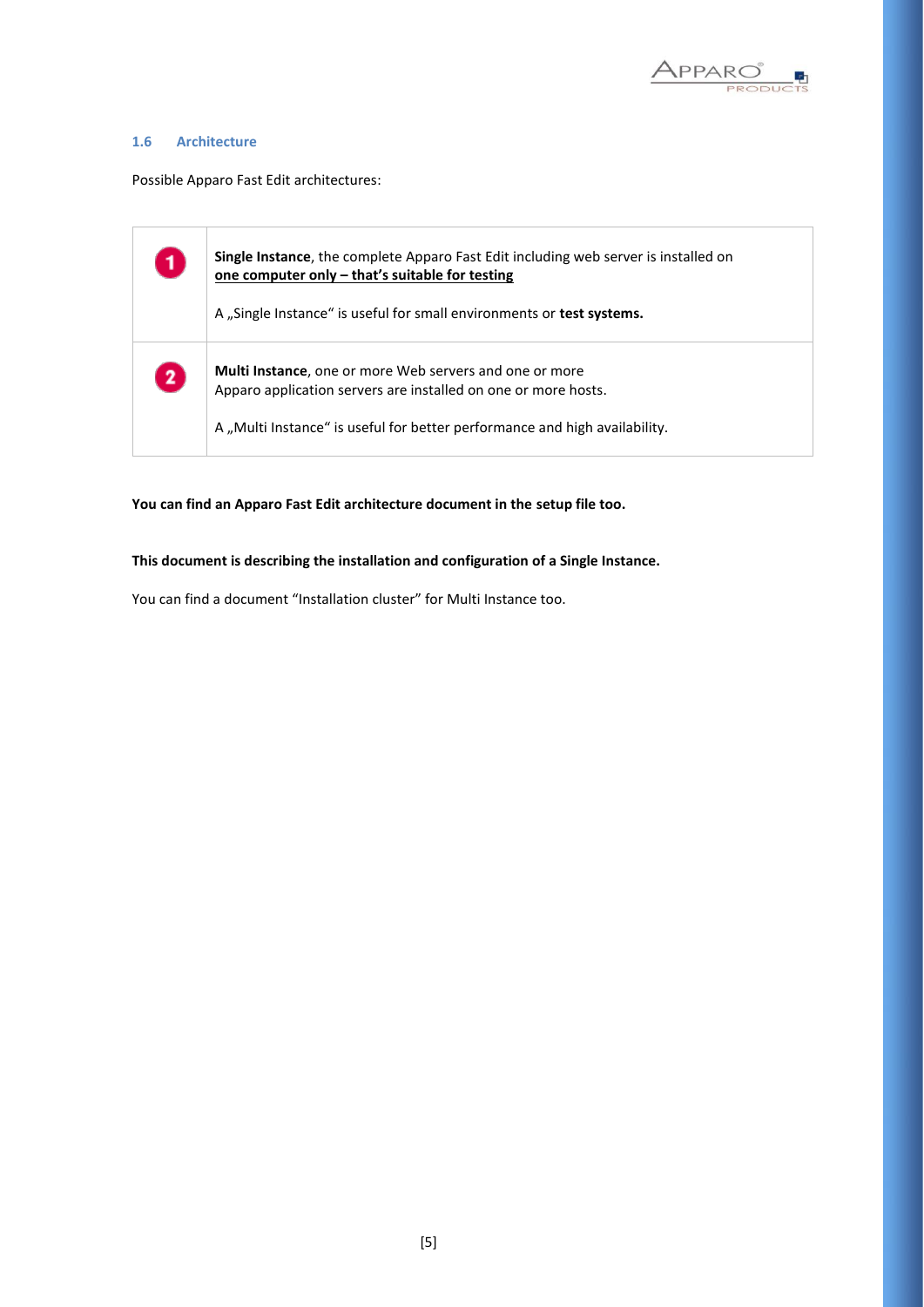

### **1.7 Overview installation steps**

|    | Preparation<br>Creation of a database user for the Apparo repository<br>$\bullet$<br>Defining the security group for all users that must be able to open the<br>٠<br>Apparo Designer |
|----|--------------------------------------------------------------------------------------------------------------------------------------------------------------------------------------|
|    | Installation<br>Starting setup file for installation of the files                                                                                                                    |
| 3  | <b>Configuration the Apparo application server</b><br>Using Apparo Configuration Manager to configure the installation                                                               |
|    | <b>Configuration the Apparo gateway</b><br>Configuration the web server                                                                                                              |
| 5. | Open the portal                                                                                                                                                                      |
|    | <b>Installing clients</b><br>Installing the clients in Apparo Designer                                                                                                               |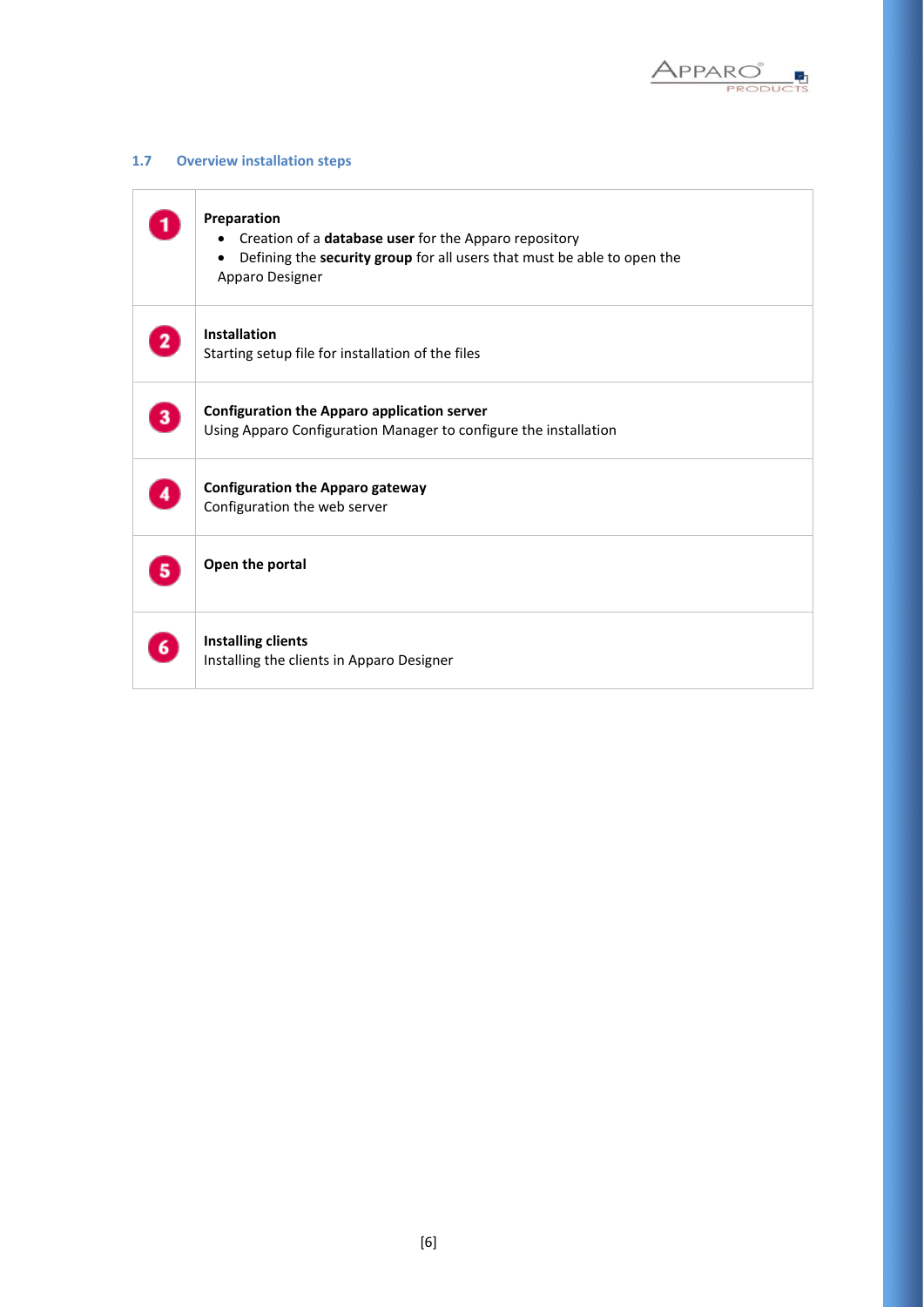

### **2 Preparation**

| Preparation<br>Creation of a database user for the Apparo repository<br>Defining the security group for all users that must be able to open the Apparo Designer<br>$\bullet$ |
|------------------------------------------------------------------------------------------------------------------------------------------------------------------------------|
| <b>Installation</b><br>Starting setup file for installation of the files                                                                                                     |
| <b>Configuration the Apparo application server</b><br>Using Apparo Configuration Manager to configure the installation                                                       |
| <b>Configuration the Apparo gateway</b><br>Configuration the web server                                                                                                      |
| Open the portal                                                                                                                                                              |
| <b>Installing clients</b><br>Installing the clients in Apparo Designer                                                                                                       |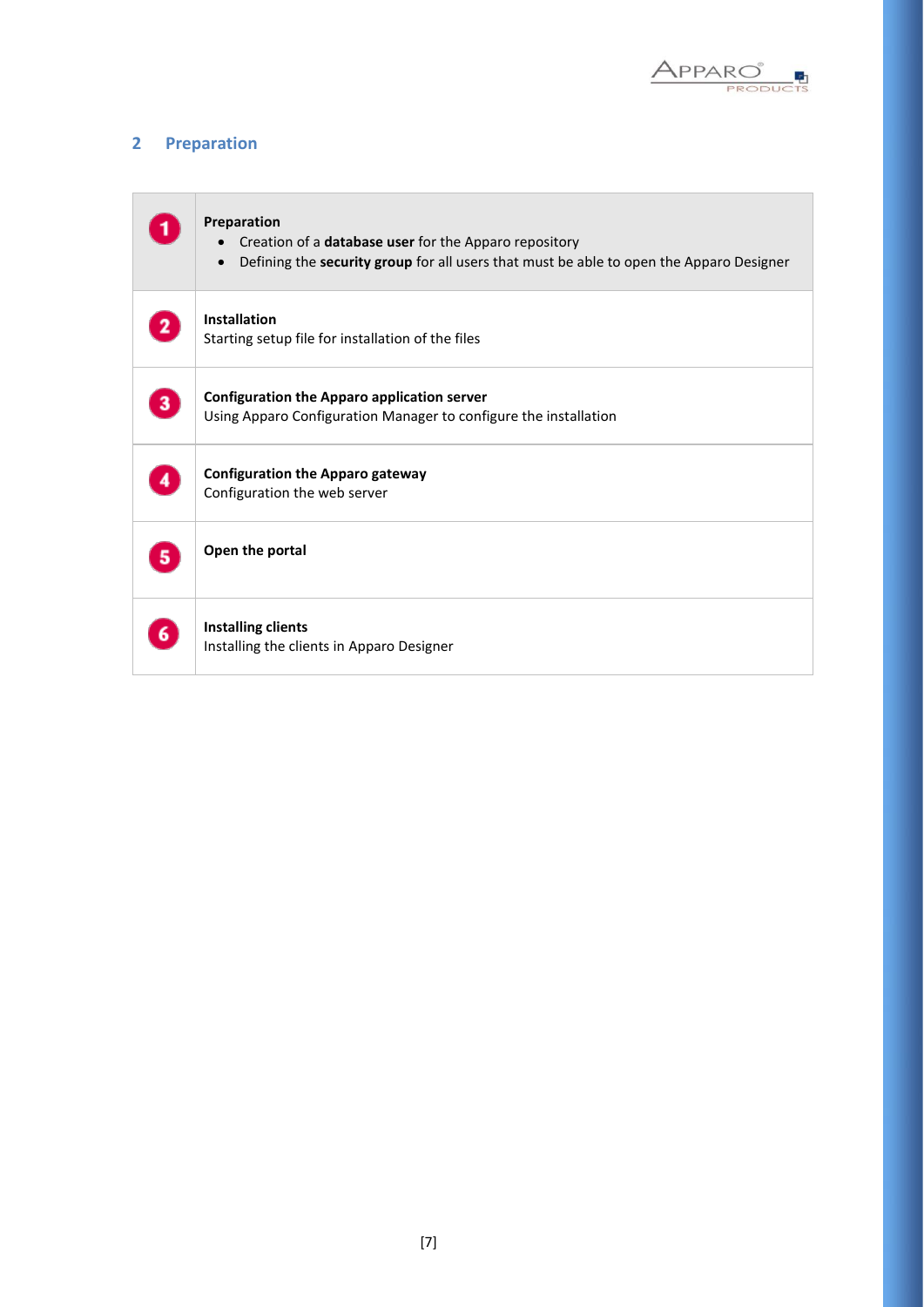

### **2.1 Creation of a database user for the Apparo repository**

Apparo Fast Edit requires a Database Repository. In this repository all of your definitions are stored.

Following databases are supported:

- **Oracle 10g – 19c**
- **IBM DB/2 9.0 – 11.5**
- **MS SQL Server 2005 - 2019**
- **Internal database (for test and development systems only; NOT FOR CLUSTER SYSTEMS)**

**This database user must be set up before starting the Apparo Fast Edit setup.**

**You can find a detail description in the document "Installation – creating database user".**

#### **Essential grants:**

- The database user must be able to create database tables and sequences.
- A login with this user must be possible.

### **Hints:**

- **Oracle:** DB-User must have CONNECT, RESOURCE and UNLIMITED TABLESPACE grants. User **SYS** is not allowed.
- **IBM DB/2:** see document "Installation creating database user"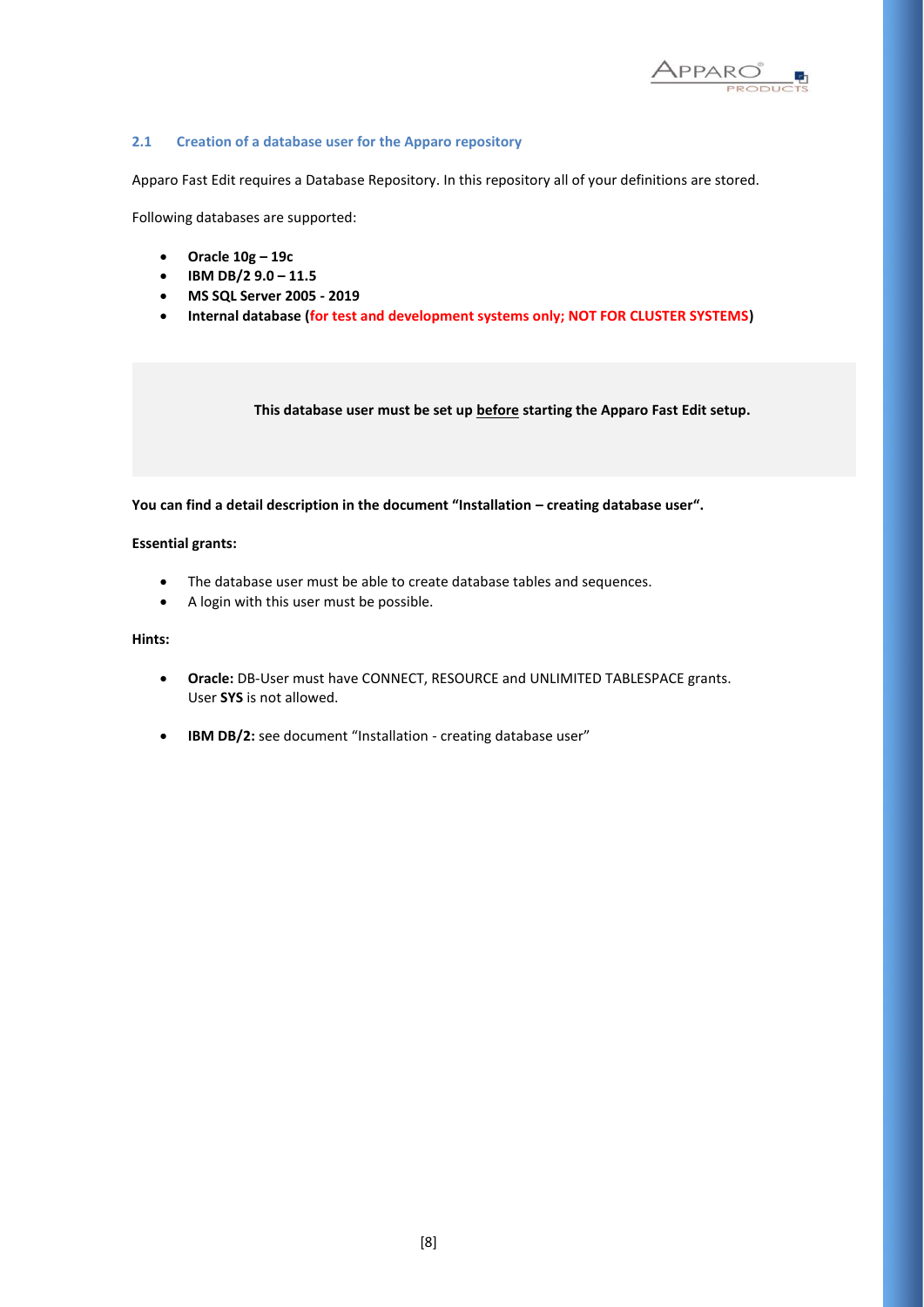

### **2.2 Defining the security group**

Apparo Fast Edit can use following security systems:

- **LDAP**
- **MS Active Directory (including Single Sign On) / Kerberos**
- **Apache Variable (for SAML)**

The Apparo Designer is secured – just users with a defined security group can open the Designer.

Therefore, it's necessary to define a new group with the name "**Apparo Designers**" (for example) in your security system first.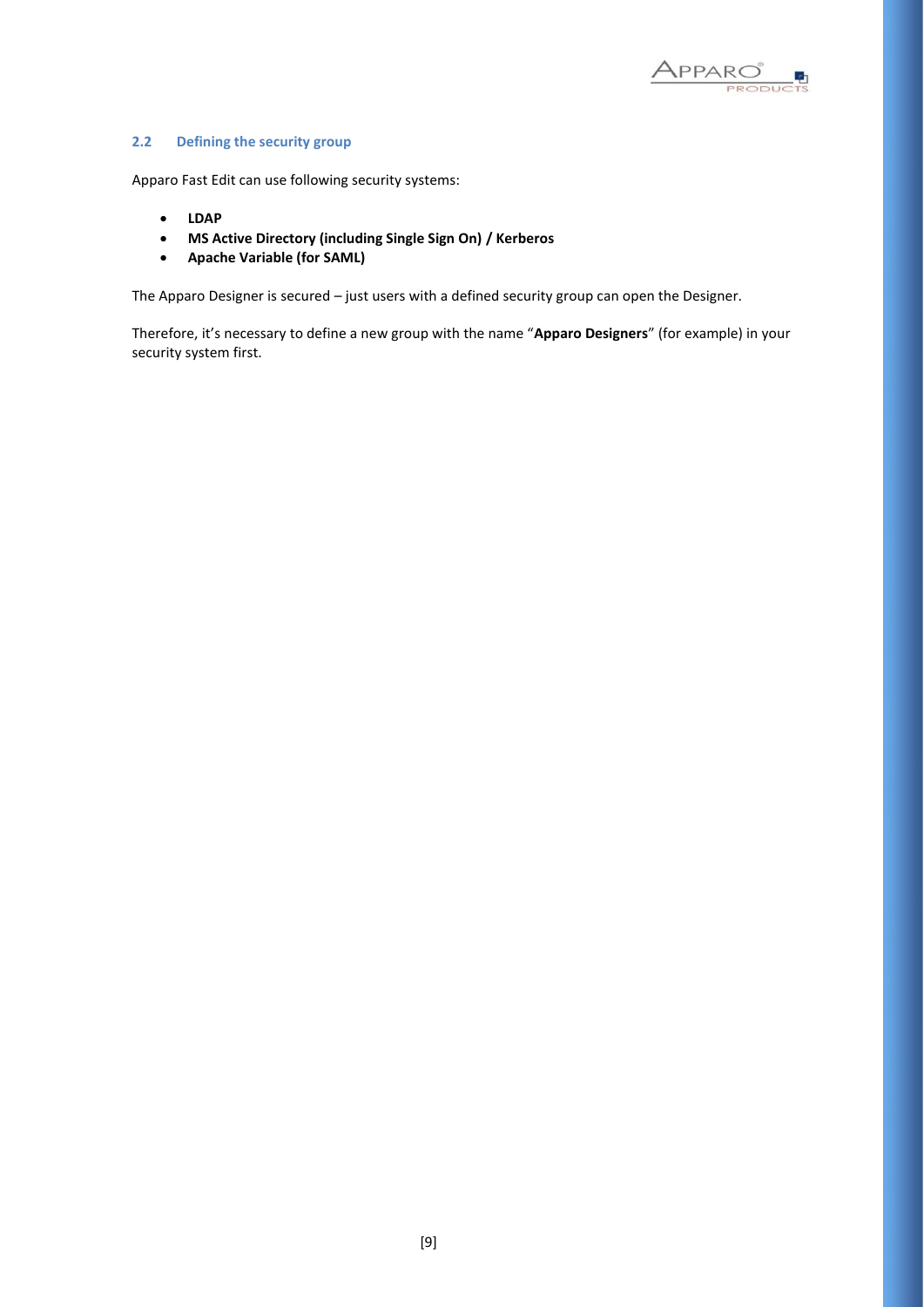

### **3 Installation**

|              | Preparation<br>Creation of a database user for the Apparo repository<br>Defining the security group for all users that must be able to open the<br>Apparo Designer |
|--------------|--------------------------------------------------------------------------------------------------------------------------------------------------------------------|
| $\mathbf{2}$ | <b>Installation</b><br>Starting setup file for installation of the files                                                                                           |
| 3            | <b>Configuration the Apparo application server</b><br>Using Apparo Configuration Manager to configure the installation                                             |
|              | <b>Configuration the Apparo gateway</b><br>Configuration the web server                                                                                            |
| 5.           | Open the portal                                                                                                                                                    |
| 6.           | <b>Installing clients</b><br>Installing the clients in Apparo Designer                                                                                             |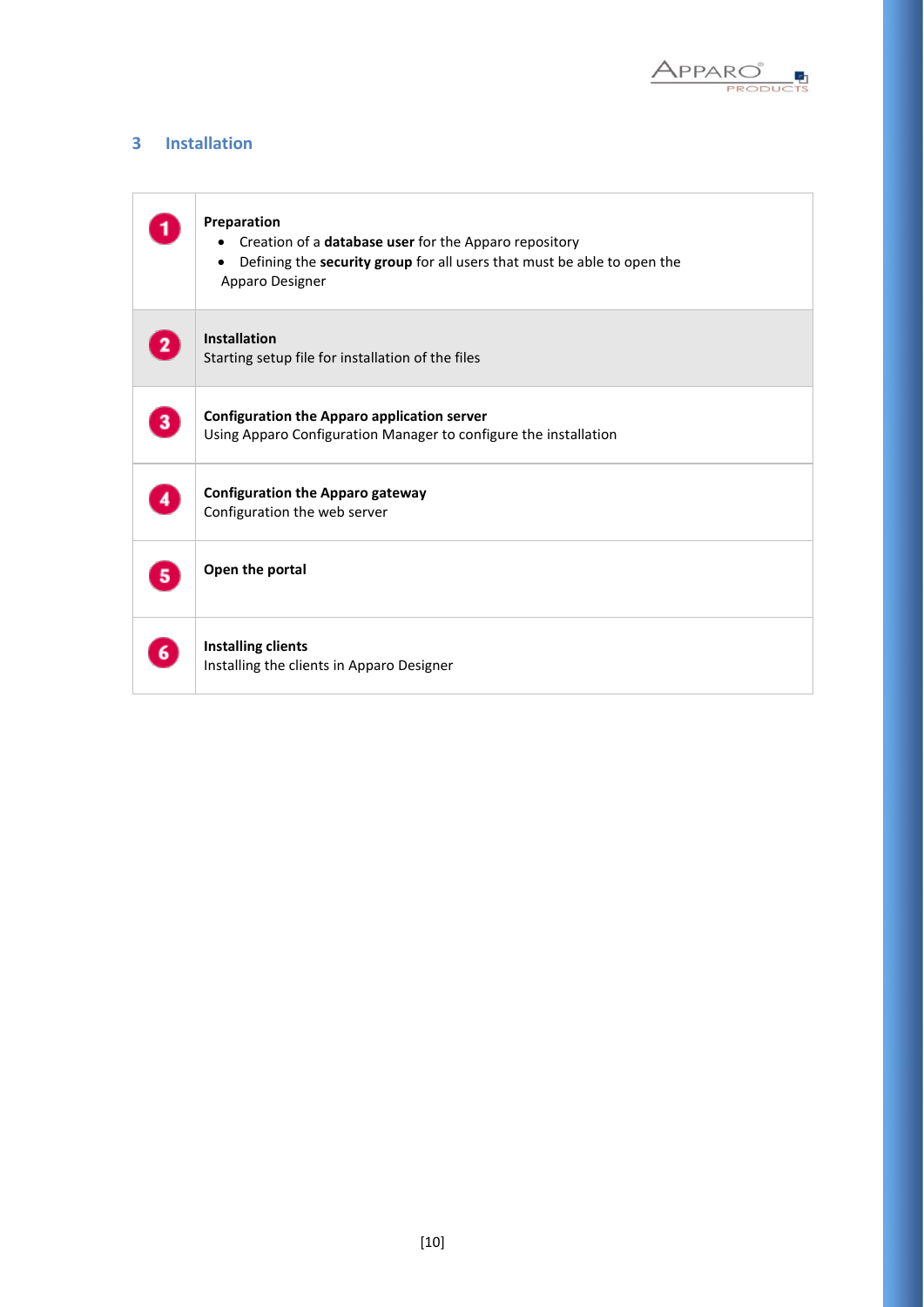

Start the installation by executing the file

- **FastEdit3.2.2.0.zzz\_linux\_tomcat\_standalone.sh or**
- **FastEdit3.2.2.0.zzz\_aix\_tomcat\_standalone.sh or**

Please use the chmod command: chmod 777 FastEdit\*.sh

**Hint: You must set the variables** • **INSTALL4J\_JAVA\_HOME**

**to the Java 8 VM / OpenJDK 8**

**Example: export INSTALL4J\_JAVA\_HOME=/etc/vm/j8**

**The graphical UI (X Window)** is preferred but not necessary. You can run the Apparo setup in **text mode** too using the **-c** parameter.

**The Apparo Configuration Manager is running in graphical mode only.**

| Setup - Apparo Fast Edit                                                                                                |        |        | о      | $\times$ |
|-------------------------------------------------------------------------------------------------------------------------|--------|--------|--------|----------|
| Welcome to the Apparo Fast Edit Setup<br>Wizard                                                                         |        | PRODUC |        |          |
| This will install Apparo Fast Edit on your computer. The wizard will lead<br>you step by step through the installation. |        |        |        |          |
| Click Next to continue, or Cancel to exit Setup.                                                                        |        |        |        |          |
|                                                                                                                         |        |        |        |          |
|                                                                                                                         |        |        |        |          |
| Apparo                                                                                                                  |        |        |        |          |
|                                                                                                                         | Next > |        | Cancel |          |

Confirm the beginning of the installation by clicking "Next".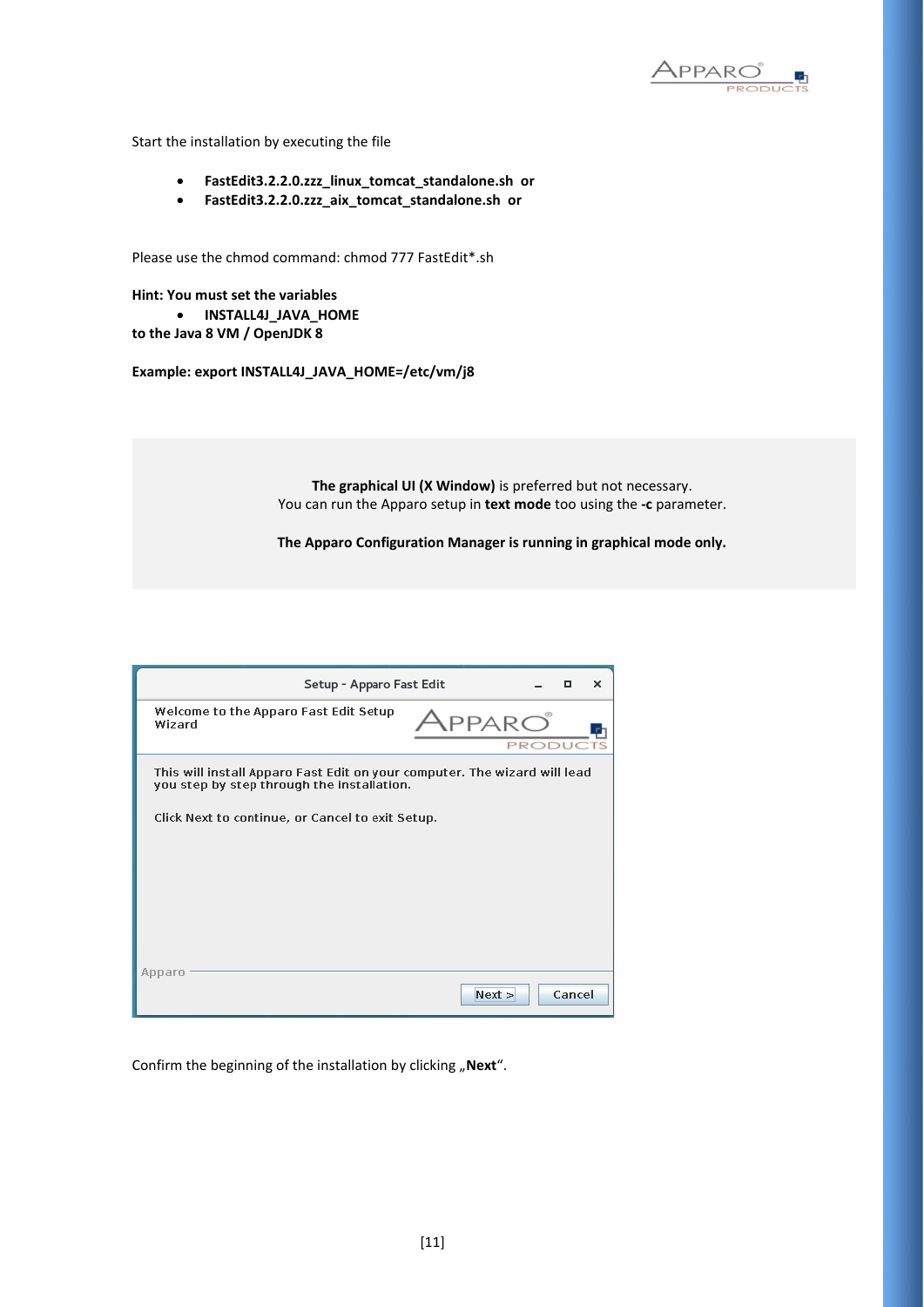

### **3.1 License agreement**

| Setup - Apparo Fast Edit                                                                                                                                                                                                                                                                                    | × |
|-------------------------------------------------------------------------------------------------------------------------------------------------------------------------------------------------------------------------------------------------------------------------------------------------------------|---|
| License Agreement<br>Please read the following important<br>information before continuing.<br>PRODU                                                                                                                                                                                                         |   |
| Please read the following License Agreement. You must accept the<br>terms of this agreement before continuing with the installation.                                                                                                                                                                        |   |
| Copyright @ Apparo Sueddeutschland GmbH<br>CONTENTS: This software product ("Software") consists of trade secrets and<br>intellectual property belonging to, or licensed by, Apparo Süddeutschland<br>GmbH, residing on this medium ("Medium") and related user documentation<br>("Related Documentation"). |   |
| TITLE: Ownership of the Software and any related trademark, trade secret                                                                                                                                                                                                                                    |   |
| I accept the agreement<br>$\bigcirc$ I do not accept the agreement                                                                                                                                                                                                                                          |   |
| Apparo<br>Next<br>Cancel<br>$\leq$ Back                                                                                                                                                                                                                                                                     |   |

Read and confirm the license agreement by clicking "Next".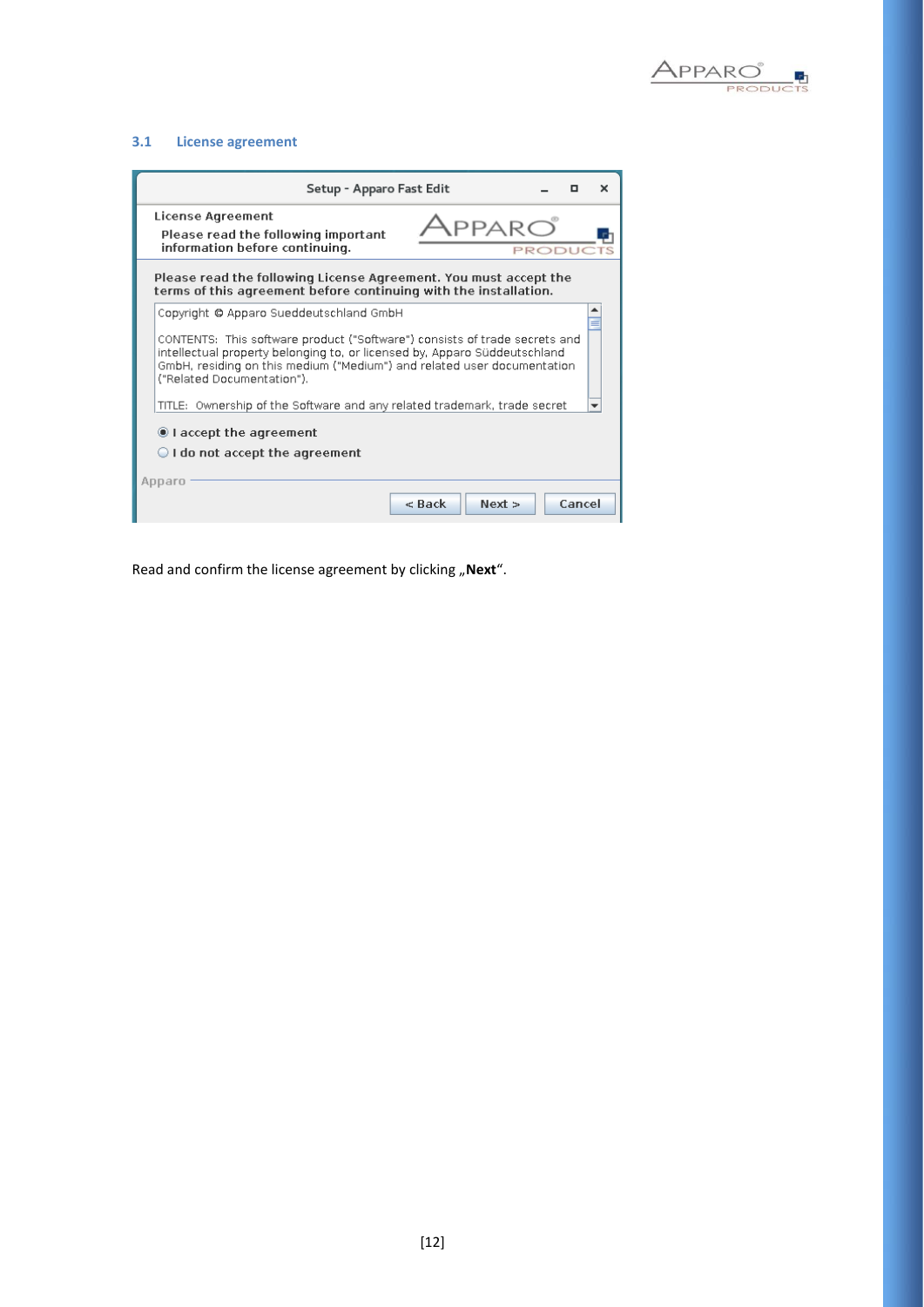

### **3.2 Selecting the architecture**

| Setup - Apparo Fast Edit                                                        |                                                            |  |  |
|---------------------------------------------------------------------------------|------------------------------------------------------------|--|--|
| Select your planned architecture                                                | $\lambda$ pparo $\tilde{\phantom{\alpha}}$<br><b>PRODU</b> |  |  |
| Do you have a small environment or a distributed environment with many servers? |                                                            |  |  |
| ◉ Single Instance                                                               |                                                            |  |  |
|                                                                                 | Complete Apparo environment is stored on one single host   |  |  |
| <b>Multi Instance</b>                                                           |                                                            |  |  |
| An Apparo environment with more than one web server or application server       |                                                            |  |  |
|                                                                                 |                                                            |  |  |
|                                                                                 |                                                            |  |  |
|                                                                                 |                                                            |  |  |
| Apparo                                                                          |                                                            |  |  |
|                                                                                 | < Back<br>Cancel<br>Next                                   |  |  |

Please select "Single Instance" and choose "Next>".

### **3.3 Defining the target file directory**

| Setup - Apparo Fast Edit                                                                     |                                            |
|----------------------------------------------------------------------------------------------|--------------------------------------------|
| <b>Select Destination Directory</b><br>Where should Apparo Fast Edit be<br>installed?        | $\lambda$ pparo $\degree$<br><b>PRODUC</b> |
| Select the folder where you would like Apparo Fast Edit to be installed, then<br>click Next. |                                            |
| Destination directory                                                                        |                                            |
| /usr/local/Apparo                                                                            | <b>Rrowse</b>                              |
| Required disk space: 500.2 MB<br>Free disk space:<br>8,657 MB                                |                                            |
| Apparo                                                                                       |                                            |
|                                                                                              | $<$ Back<br>Cancel<br>Next                 |

Default file directory for Linux environments: **/usr/local/Apparo**

Please define the path and choose "Next".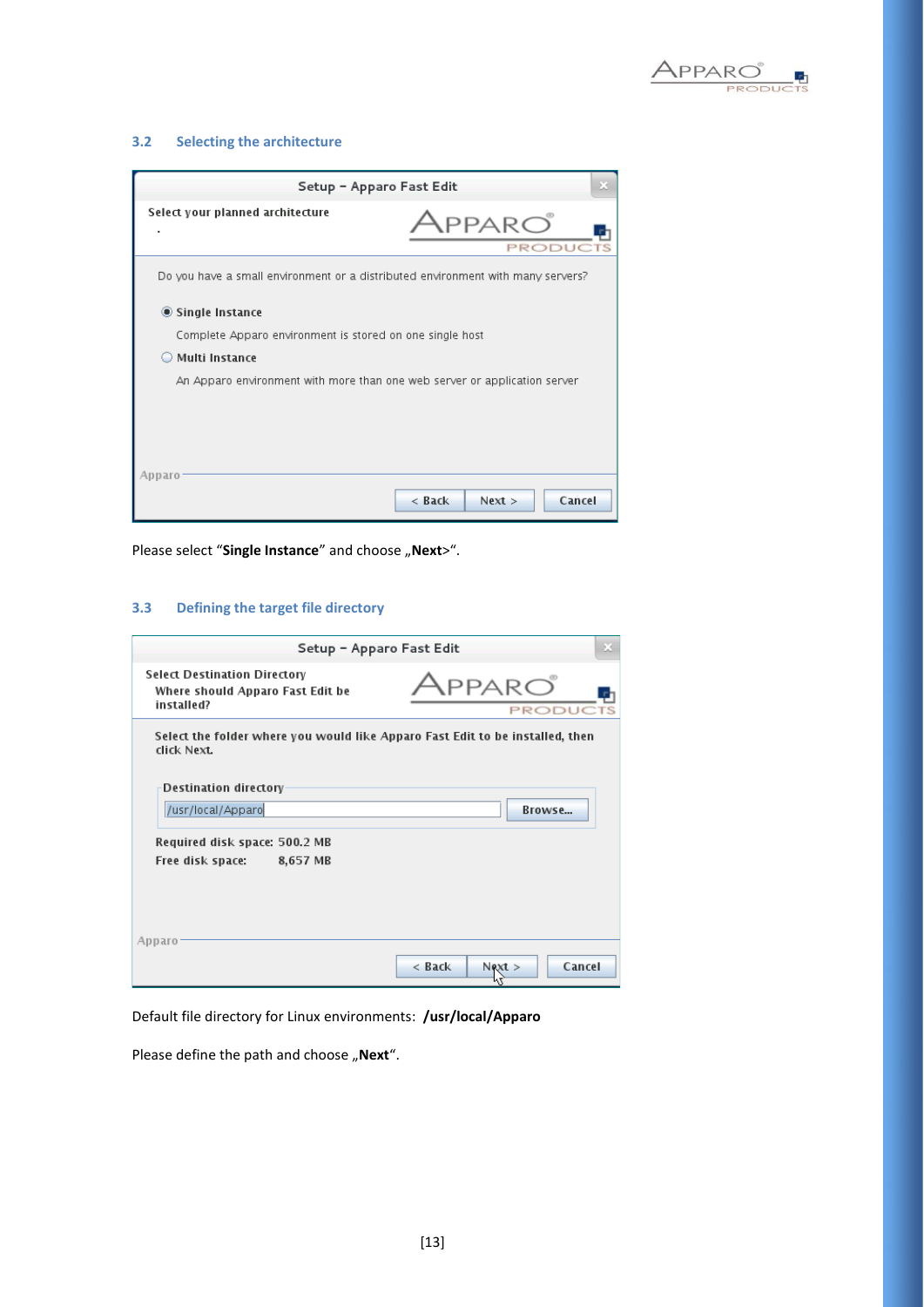

### **3.4 Carrying out the installation**

Finally the installation of Apparo Fast Edit with the selected architecture will be installed.

| Setup - Apparo Fast Edit                                                             |                          |        |
|--------------------------------------------------------------------------------------|--------------------------|--------|
| Installing<br>Please wait while Setup installs Apparo<br>Fast Edit on your computer. | LPPARCO<br><b>PRODUC</b> |        |
| <b>Extracting files</b><br>lib/amd64/libunpack.so                                    |                          |        |
|                                                                                      |                          |        |
|                                                                                      |                          |        |
|                                                                                      |                          |        |
| Apparo                                                                               |                          | Cancel |

After that this installation must be configured with the **Apparo Configuration Manager**.

#### **3.5 Installation finish**

|               | Setup - Apparo Fast Edit                                                                                                                          |  |
|---------------|---------------------------------------------------------------------------------------------------------------------------------------------------|--|
|               | Completing the Apparo Fast Edit Setup<br>Wizard                                                                                                   |  |
|               | Setup has finished installing Apparo Fast Edit on<br>your computer. The application may be launched<br>by executing the installed start scripts.  |  |
|               | Click Finish to exit Setup.<br>After this installation it is necessary to configurate this installation with the<br>Apparo Configuration Manager. |  |
|               | El Start now Apparo Configuration Manager                                                                                                         |  |
|               |                                                                                                                                                   |  |
| <b>Finish</b> |                                                                                                                                                   |  |

Now it's time to **configure** the installation with the **Apparo Configuration Manager.** 

Click "Finish" for completing the installation and to start the configuration.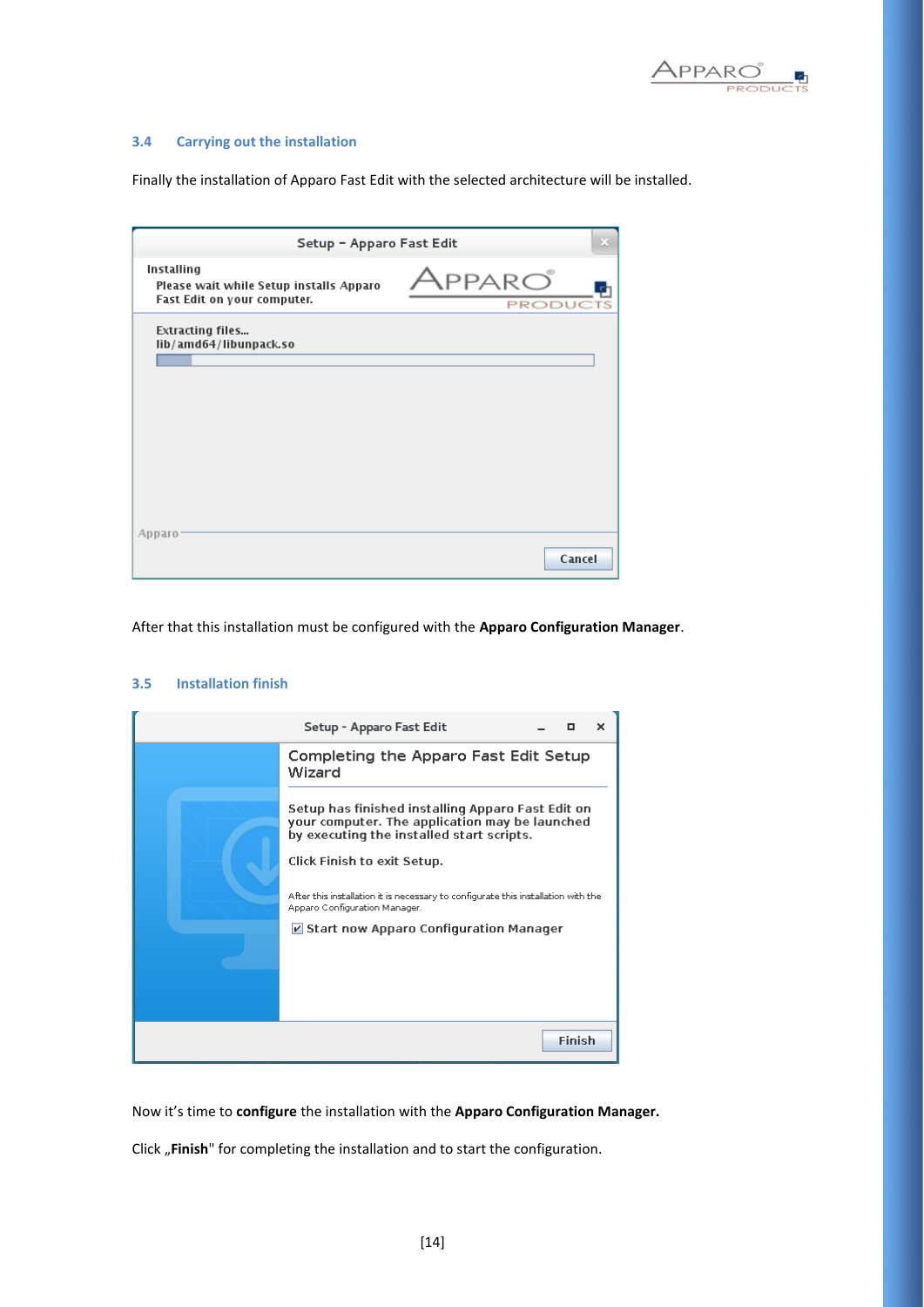

### **4 Configuration**

|                | Preparation<br>Creation of a database user for the Apparo repository<br>Defining the security group for all users that must be able to open the<br>Apparo Designer |
|----------------|--------------------------------------------------------------------------------------------------------------------------------------------------------------------|
| $\mathbf{2}$   | <b>Installation</b><br>Starting setup file for installation of the files                                                                                           |
| 3 <sup>2</sup> | <b>Configuration the Apparo application server</b><br>Using Apparo Configuration Manager to configure the installation                                             |
|                | <b>Configuration the Apparo gateway</b><br>Configuration the web server                                                                                            |
| 5.             | Open the portal                                                                                                                                                    |
| 6.             | <b>Installing clients</b><br>Installing the clients in Apparo Designer                                                                                             |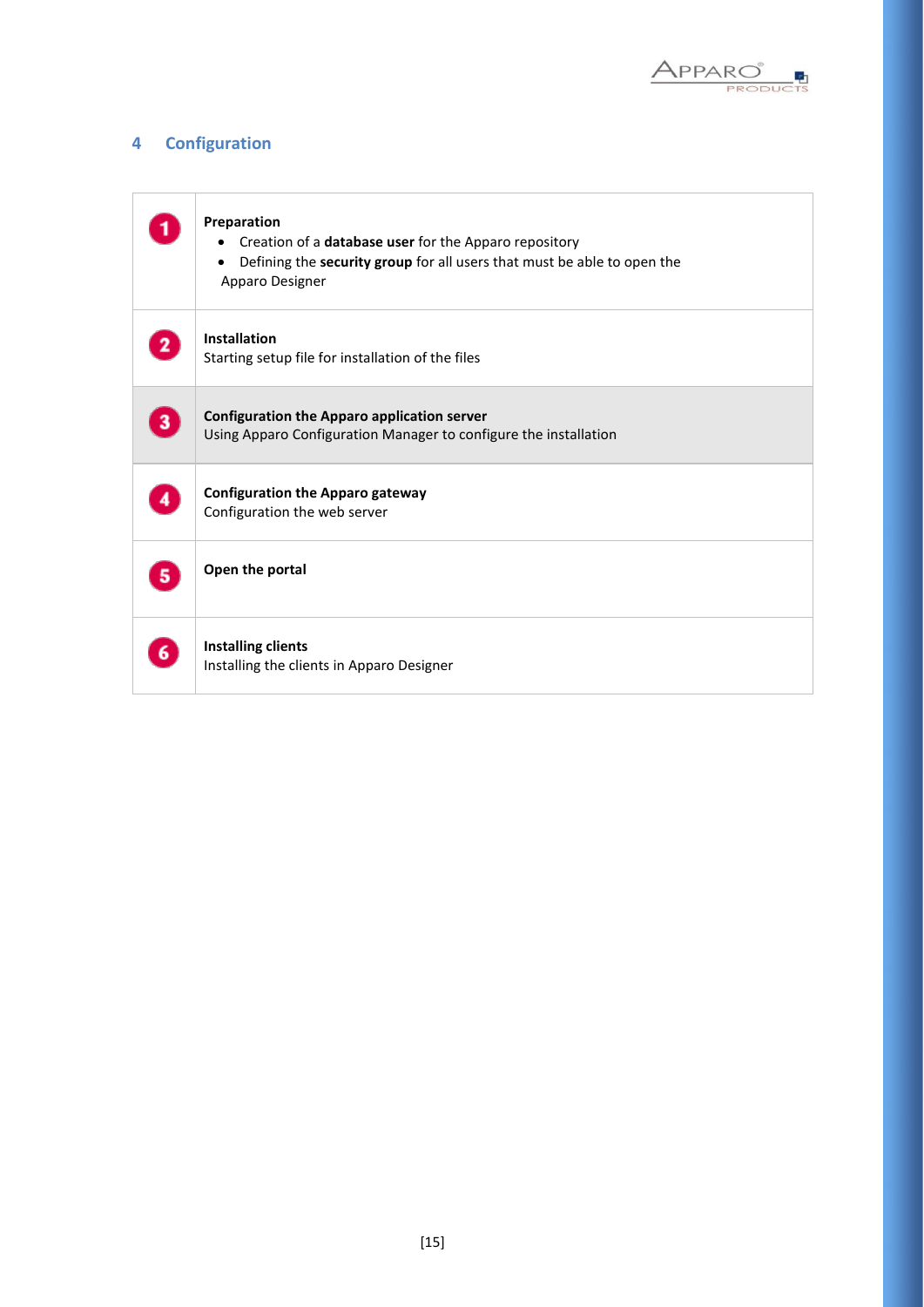

With the Apparo Configuration Manager you are able to configure the already installed Apparo Fast Edit.

### **You can now configure for the selected architecture all necessary settings.**

The settings are grouped into chapters (left side).

### **For each setting you can read a helpful description text in the yellow box.**

After you have defined all settings you can start and deploy configuration of Apparo Fast Edit with **"Start Fast Edit"** button.

|                                                                                                                                      | Apparo Configuration Manager 3.755                                                                                                                                                                                                                                                                                             |                               | о | × |
|--------------------------------------------------------------------------------------------------------------------------------------|--------------------------------------------------------------------------------------------------------------------------------------------------------------------------------------------------------------------------------------------------------------------------------------------------------------------------------|-------------------------------|---|---|
| File                                                                                                                                 |                                                                                                                                                                                                                                                                                                                                |                               |   |   |
|                                                                                                                                      | Save © Test Configuration © Start Apparo ① Show Application server Log                                                                                                                                                                                                                                                         |                               |   |   |
| Configuration                                                                                                                        | Name                                                                                                                                                                                                                                                                                                                           | Value                         |   |   |
| Architecture<br>Application server<br>File system paths<br>Web security system<br>eMail security system<br>Repository<br>License key | Architecture type                                                                                                                                                                                                                                                                                                              | Single instance (stand alone) |   |   |
|                                                                                                                                      | Welcome to the Apparo Configuration Manager!                                                                                                                                                                                                                                                                                   |                               |   |   |
|                                                                                                                                      | With this tool you can make the configuration of an already installed Apparo.<br>You can run the Configuration Manager directly after installation or<br>if you select the Configuration Manager entry in the start menu.<br>Save button:<br>Saving your settings into configuration 32.xml file<br>Test Configuration button: |                               |   |   |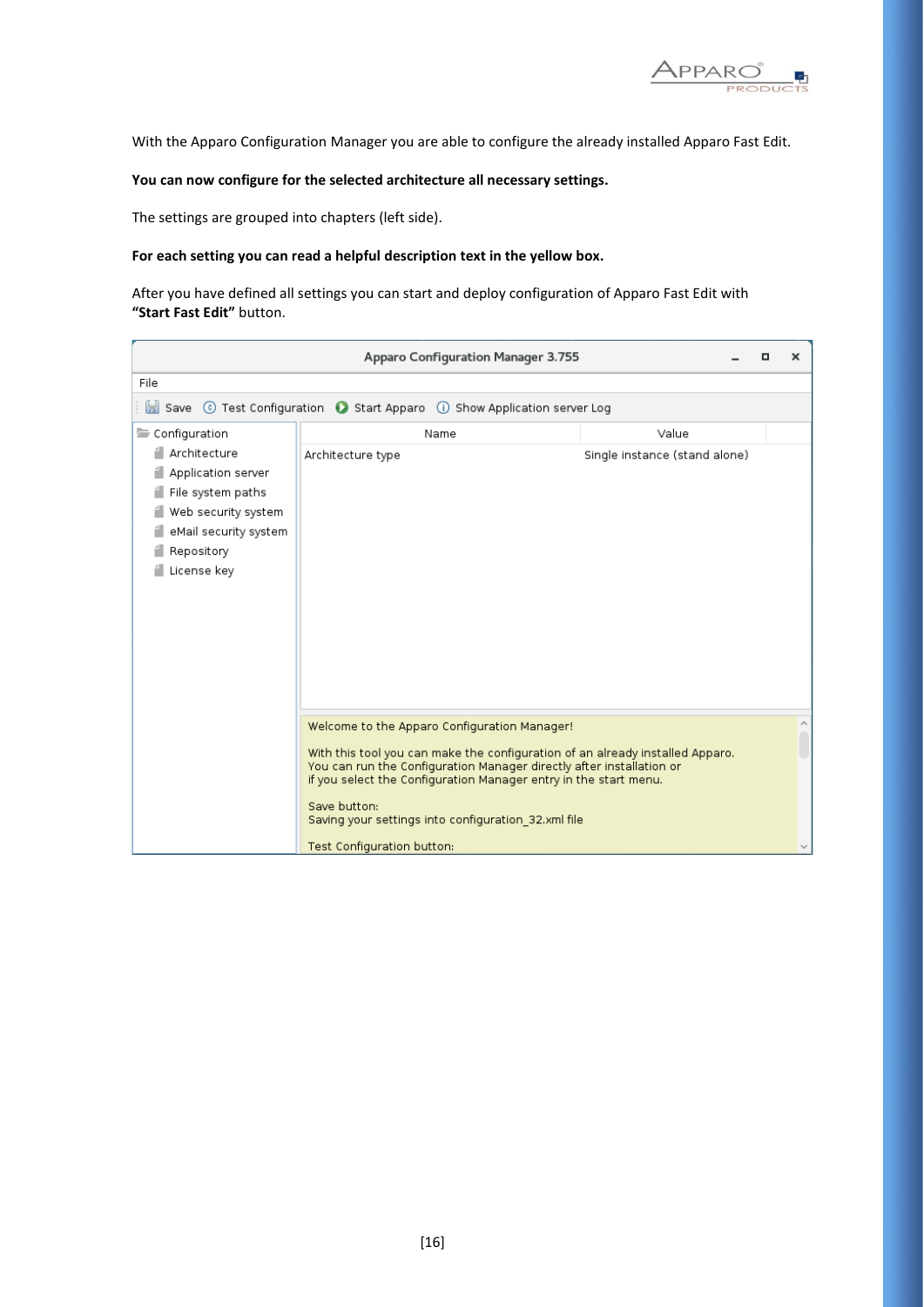

#### **4.1 Architecture**

The architecture can be "Single instance" (complete Apparo Fast Edit is installed on one server including the web server" and

"Multi instance": The Apparo gateway is installed parallel to the web server and the application server(s) are installed on another server.

|                                                                                                                                      | Apparo Configuration Manager 3.755                                                                                                                                                                                                                                                                                                               |                               | o | × |
|--------------------------------------------------------------------------------------------------------------------------------------|--------------------------------------------------------------------------------------------------------------------------------------------------------------------------------------------------------------------------------------------------------------------------------------------------------------------------------------------------|-------------------------------|---|---|
| File                                                                                                                                 |                                                                                                                                                                                                                                                                                                                                                  |                               |   |   |
|                                                                                                                                      | Save © Test Configuration (C) Start Apparo (D) Show Application server Log                                                                                                                                                                                                                                                                       |                               |   |   |
| Configuration                                                                                                                        | Name                                                                                                                                                                                                                                                                                                                                             | Value                         |   |   |
| Architecture<br>Application server<br>File system paths<br>Web security system<br>eMail security system<br>Repository<br>License key | Architecture type                                                                                                                                                                                                                                                                                                                                | Single instance (stand alone) |   |   |
|                                                                                                                                      | Welcome to the Apparo Configuration Manager!<br>With this tool you can make the configuration of an already installed Apparo.<br>You can run the Configuration Manager directly after installation or<br>if you select the Configuration Manager entry in the start menu.<br>Save button:<br>Saving your settings into configuration 32.xml file |                               |   | ٨ |
|                                                                                                                                      | Test Configuration button:                                                                                                                                                                                                                                                                                                                       |                               |   |   |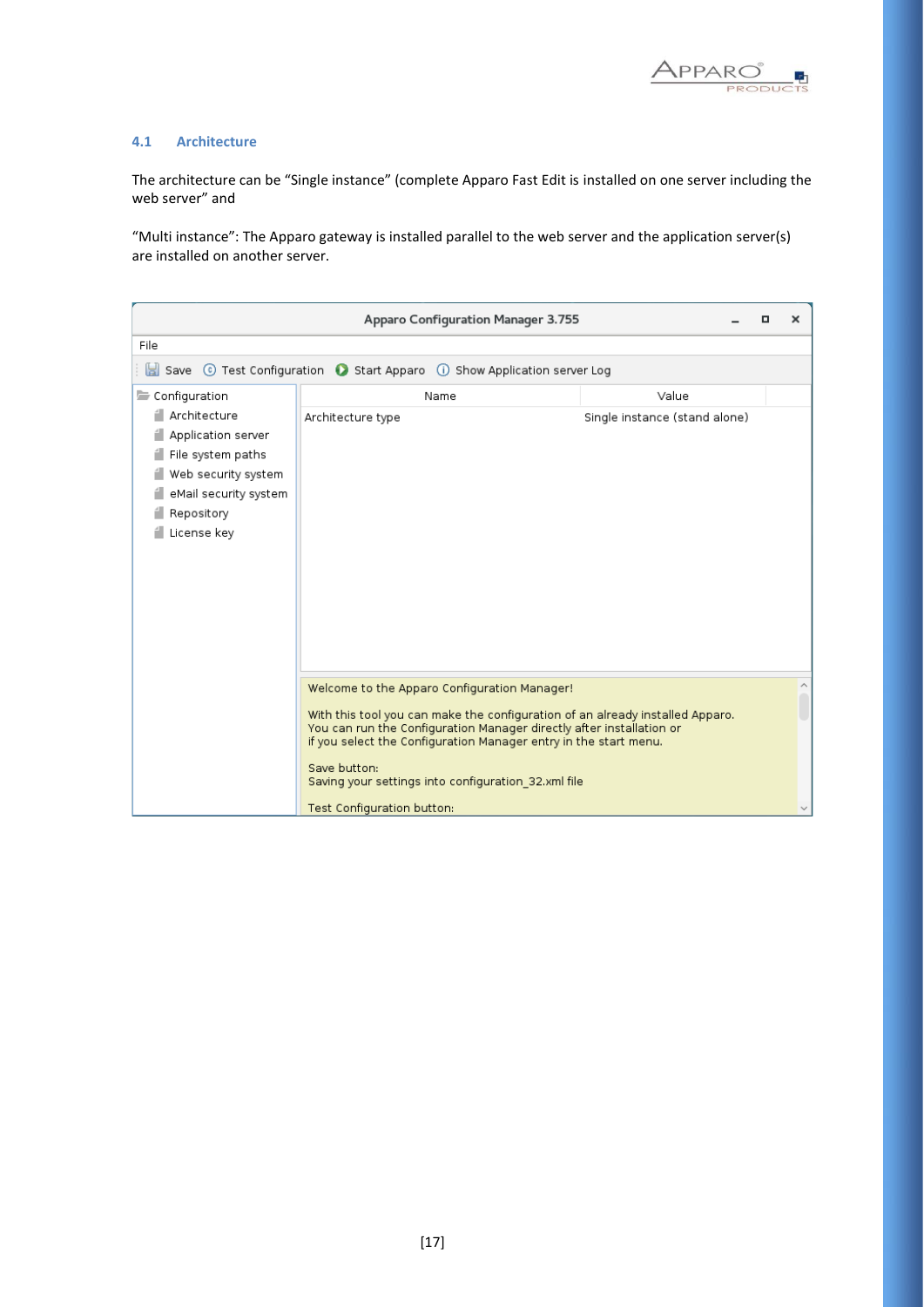

### **4.2 Application server**

|                       | Apparo Configuration Manager 3.755                                                                                                                         | ×<br>о                                                     |
|-----------------------|------------------------------------------------------------------------------------------------------------------------------------------------------------|------------------------------------------------------------|
| File                  |                                                                                                                                                            |                                                            |
|                       | Save © Test Configuration © Start Apparo ① Show Application server Log                                                                                     |                                                            |
| Configuration         | Name                                                                                                                                                       | Value                                                      |
| Architecture          | Host name                                                                                                                                                  | ip-172-31-18-220.eu-west-1.comp                            |
| Application server    | Tomcat start port                                                                                                                                          | 18000                                                      |
| File system paths     | Tomcat connector port                                                                                                                                      | 9800                                                       |
| Web security system   | Server id                                                                                                                                                  | $\mathbf{1}$                                               |
| eMail security system | Apparo URL Folder                                                                                                                                          | apparo                                                     |
| Repository            | Logging Level                                                                                                                                              | Normal                                                     |
| License key           | Show error messages                                                                                                                                        | yes                                                        |
|                       | Filter away Javascript commands from user inp                                                                                                              | no                                                         |
|                       | Maximum main memory usage in MB                                                                                                                            | 2048                                                       |
|                       | Session timeout in minutes                                                                                                                                 | 60                                                         |
|                       | Runtime form timeout in minutes                                                                                                                            | 30                                                         |
|                       | Runtime ping period in seconds                                                                                                                             | 24                                                         |
|                       | Max count of missed runtime pings                                                                                                                          | 5.                                                         |
|                       | Font-family of overriding font                                                                                                                             | <click define="" here="" setting="" this="" to=""></click> |
|                       | Each Apparo installation has at least 1 application server.<br>That's a Apache Tomcat installation that is communicating directly with the Apparo Gateway. |                                                            |

The settings for the Tomcat application server, like memory, ports etc.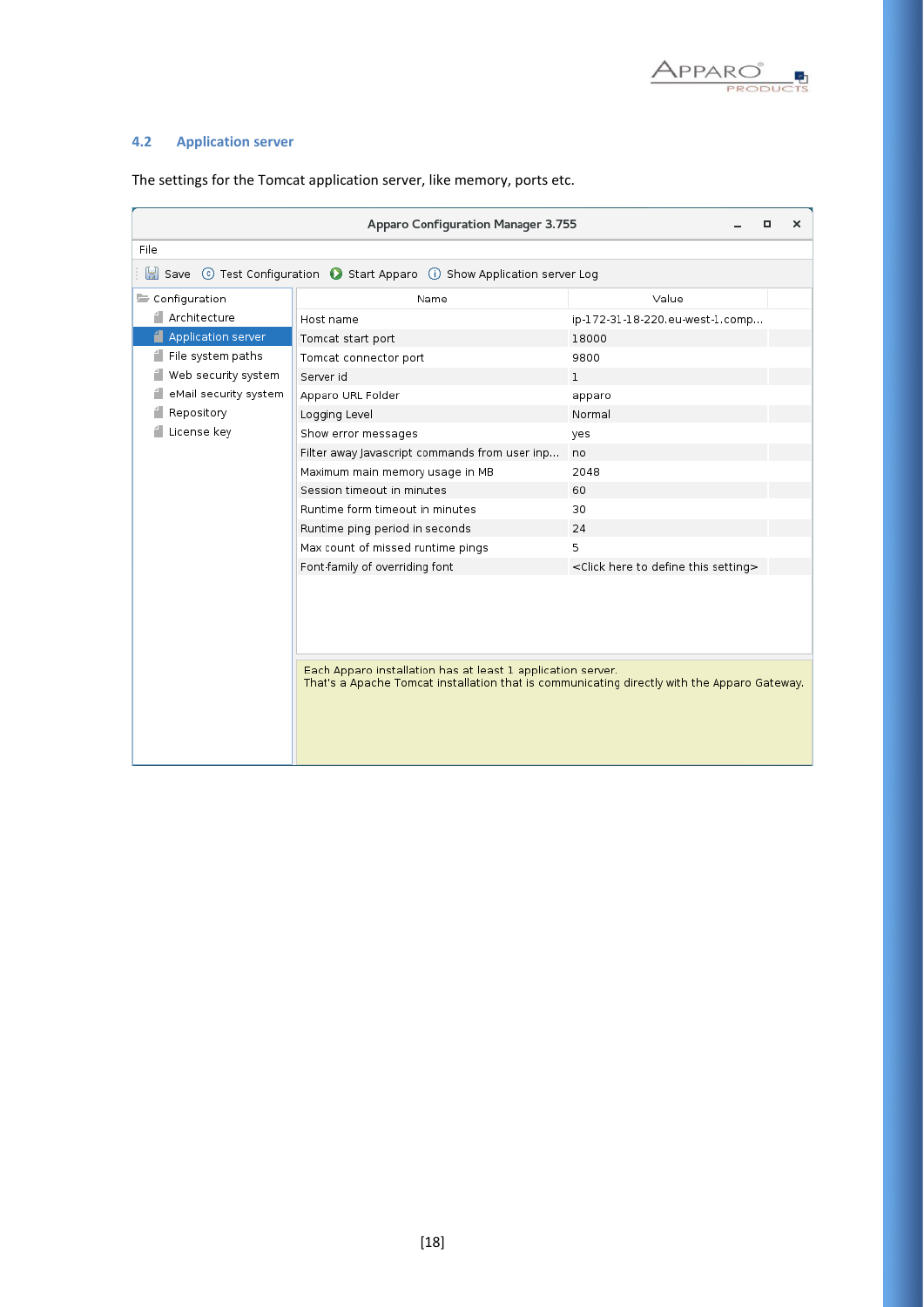

### **4.3 File system path**

With the file systems paths you can define the place for storing batch files that can be called from a Business Case or Java test classes for data quality checks.

Using an Oracle client it is necessary to define the place of the tnsnames.ora file.

|                       | Apparo Configuration Manager 3.755                                                | ×<br>о                                       |
|-----------------------|-----------------------------------------------------------------------------------|----------------------------------------------|
| File                  |                                                                                   |                                              |
| H<br>Save             | © Test Configuration © Start Apparo (i) Show Application server Log               |                                              |
| Configuration         | Name                                                                              | Value                                        |
| Architecture          | File path to batch/executeable files                                              | /usr/local/Apparo3220/FastEdit/u<br>select   |
| Application server    | File path to client definitions                                                   | /usr/local/Apparo3220/FastEdit/cli<br>select |
| File system paths     | File path to custom java classes                                                  | /usr/local/Apparo3220/FastEdit/u<br>select   |
| Web security system   | Oracle Client path to tnsnames.ora                                                | \$ORACLE HOME/network/admin<br>select        |
| eMail security system |                                                                                   |                                              |
| Repository            |                                                                                   |                                              |
| License key           |                                                                                   |                                              |
|                       |                                                                                   |                                              |
|                       |                                                                                   |                                              |
|                       |                                                                                   |                                              |
|                       |                                                                                   |                                              |
|                       |                                                                                   |                                              |
|                       |                                                                                   |                                              |
|                       |                                                                                   |                                              |
|                       |                                                                                   |                                              |
|                       |                                                                                   |                                              |
|                       |                                                                                   |                                              |
|                       |                                                                                   |                                              |
|                       | The file system paths are used for executing of scripts and java testing classes. |                                              |
|                       |                                                                                   |                                              |
|                       |                                                                                   |                                              |
|                       |                                                                                   |                                              |
|                       |                                                                                   |                                              |
|                       |                                                                                   |                                              |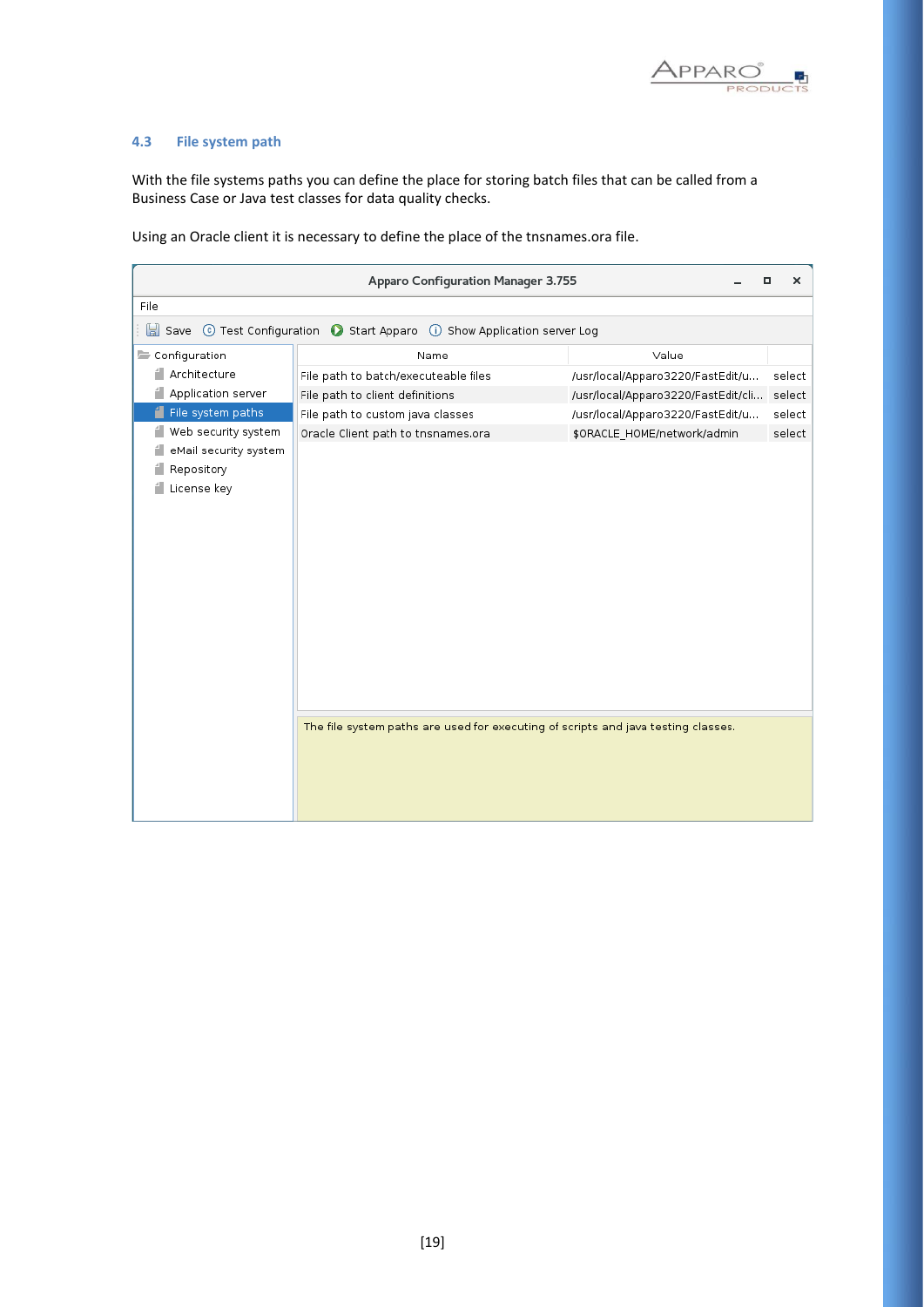

### **4.4 Web security system**

Following security systems are supported:

- LDAP
- Active Directory / Kerberos
- No security system

Following authentication ways are possible:

- No logon, no security
- Logon page
- Single Sign On (Apache web server using Apache environment variable for login name, e.g. for SAML)

#### **Bind user login for Active Directory: Please use the domain name too, e.g. APP2/Administrator**

|                       | Apparo Configuration Manager 3.755                                                | □                                  | ×      |
|-----------------------|-----------------------------------------------------------------------------------|------------------------------------|--------|
| File                  |                                                                                   |                                    |        |
|                       | Save © Test Configuration © Start Apparo ① Show Application server Log            |                                    |        |
| Configuration         | Name                                                                              | Value                              |        |
| Architecture          | File path to batch/executeable files                                              | /usr/local/Apparo3220/FastEdit/u   | select |
| Application server    | File path to client definitions                                                   | /usr/local/Apparo3220/FastEdit/cli | select |
| File system paths     | File path to custom java classes                                                  | /usr/local/Apparo3220/FastEdit/u   | select |
| Web security system   | Oracle Client path to tnsnames.ora                                                | \$ORACLE_HOME/network/admin        | select |
| eMail security system |                                                                                   |                                    |        |
| Repository            |                                                                                   |                                    |        |
| License key           |                                                                                   |                                    |        |
|                       |                                                                                   |                                    |        |
|                       |                                                                                   |                                    |        |
|                       |                                                                                   |                                    |        |
|                       |                                                                                   |                                    |        |
|                       |                                                                                   |                                    |        |
|                       |                                                                                   |                                    |        |
|                       |                                                                                   |                                    |        |
|                       |                                                                                   |                                    |        |
|                       |                                                                                   |                                    |        |
|                       |                                                                                   |                                    |        |
|                       |                                                                                   |                                    |        |
|                       | The file system paths are used for executing of scripts and java testing classes. |                                    |        |
|                       |                                                                                   |                                    |        |
|                       |                                                                                   |                                    |        |
|                       |                                                                                   |                                    |        |
|                       |                                                                                   |                                    |        |
|                       |                                                                                   |                                    |        |

Setting "Web security groups for administrators":

If a user is member of the security group that is here defined then this user has **full access** and can see and change the content of all clients in the Apparo Designer.

If this setting remains **empty** then everybody has **full access**.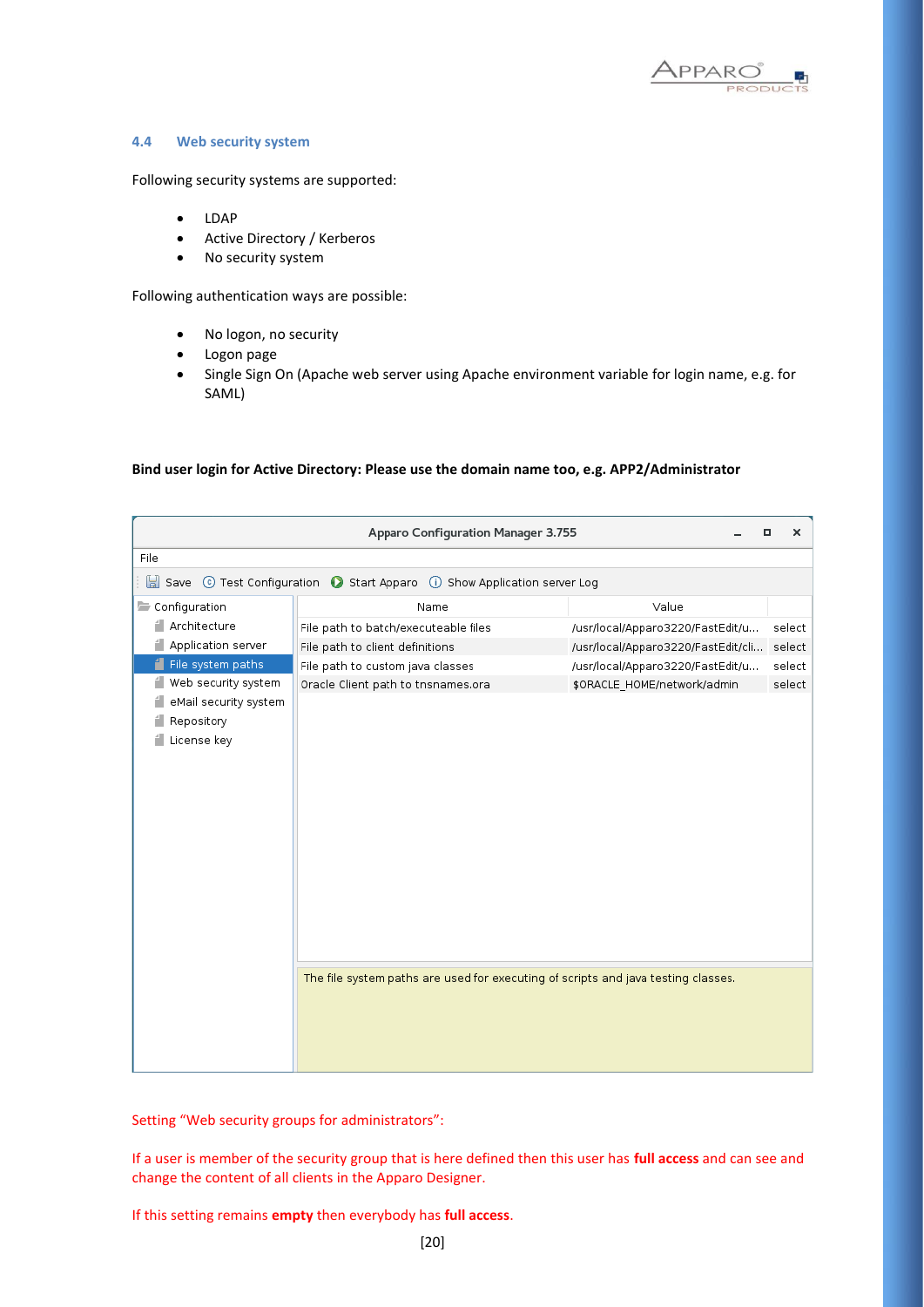

### **4.5 eMail security system**

An eMail Excel Import Business Case can import data of Excel files that are delivered using an eMail. It is possible to restrict the usage for member of security groups only.

Apparo Fast Edit is using in this case following security system:

|                            | Apparo Configuration Manager 3.755                                                                                                                                                      |                                  | o | × |
|----------------------------|-----------------------------------------------------------------------------------------------------------------------------------------------------------------------------------------|----------------------------------|---|---|
| File                       |                                                                                                                                                                                         |                                  |   |   |
|                            | Save © Test Configuration (C Start Apparo (D Show Application server Log                                                                                                                |                                  |   |   |
| Configuration              | Name                                                                                                                                                                                    | Value                            |   |   |
| Architecture               | eMail security system                                                                                                                                                                   | The same as the web security sys |   |   |
| Application server         |                                                                                                                                                                                         |                                  |   |   |
| File system paths          |                                                                                                                                                                                         |                                  |   |   |
| █ Web security system      |                                                                                                                                                                                         |                                  |   |   |
| 4<br>eMail security system |                                                                                                                                                                                         |                                  |   |   |
| Repository                 |                                                                                                                                                                                         |                                  |   |   |
| License key                |                                                                                                                                                                                         |                                  |   |   |
|                            |                                                                                                                                                                                         |                                  |   |   |
|                            |                                                                                                                                                                                         |                                  |   |   |
|                            |                                                                                                                                                                                         |                                  |   |   |
|                            |                                                                                                                                                                                         |                                  |   |   |
|                            |                                                                                                                                                                                         |                                  |   |   |
|                            |                                                                                                                                                                                         |                                  |   |   |
|                            |                                                                                                                                                                                         |                                  |   |   |
|                            |                                                                                                                                                                                         |                                  |   |   |
|                            |                                                                                                                                                                                         |                                  |   |   |
|                            |                                                                                                                                                                                         |                                  |   |   |
|                            |                                                                                                                                                                                         |                                  |   |   |
|                            | Security settings for verifying security groups used by eMail Import Business Cases.<br>If there is a web security system specified, it will be used for the eMail security as well and |                                  |   |   |
|                            | this category is not editable.                                                                                                                                                          |                                  |   |   |
|                            |                                                                                                                                                                                         |                                  |   |   |
|                            |                                                                                                                                                                                         |                                  |   |   |
|                            |                                                                                                                                                                                         |                                  |   |   |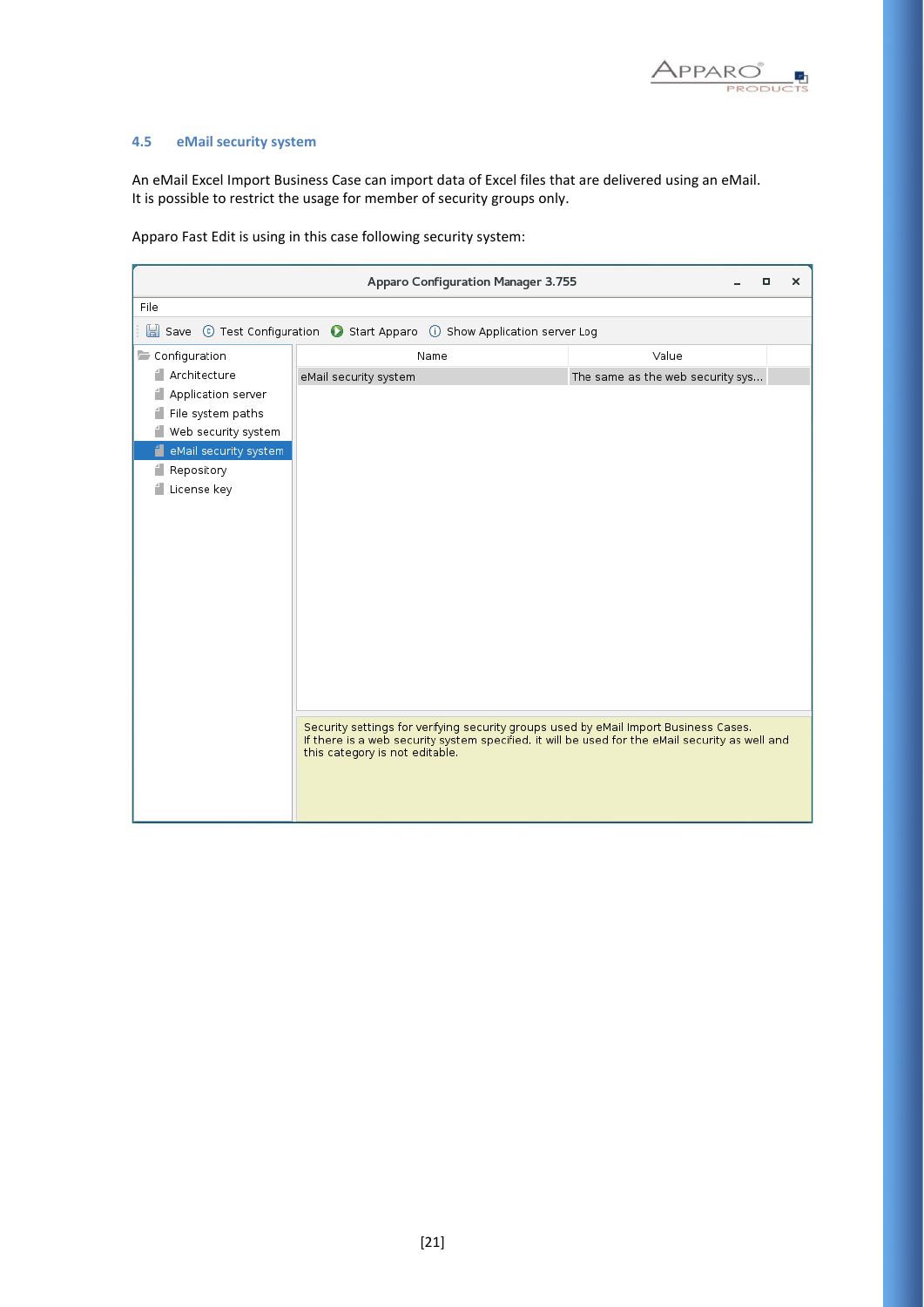

### **4.6 Repository**

|                       | Apparo Configuration Manager 3.755                                                                                           | $\times$<br>o                                            |
|-----------------------|------------------------------------------------------------------------------------------------------------------------------|----------------------------------------------------------|
| File                  |                                                                                                                              |                                                          |
|                       | Save © Test Configuration © Start Apparo (i) Show Application server Log                                                     |                                                          |
| Configuration         | Name                                                                                                                         | Value                                                    |
| ≝ Architecture        | Database connection                                                                                                          | Oracle<br>$\checkmark$                                   |
| Application server    |                                                                                                                              | Oracle                                                   |
| File system paths     |                                                                                                                              | Oracle (using service name)                              |
| Web security system   |                                                                                                                              | Oracle Client                                            |
| eMail security system |                                                                                                                              | MS SQL Server 2008-2019                                  |
| Repository            |                                                                                                                              | MS SQL Server 2008-2019 (Use Windows Aut<br>IBM DB/2 LUW |
| License key           |                                                                                                                              | Internal database                                        |
|                       |                                                                                                                              |                                                          |
|                       |                                                                                                                              |                                                          |
|                       |                                                                                                                              |                                                          |
|                       |                                                                                                                              |                                                          |
|                       |                                                                                                                              |                                                          |
|                       |                                                                                                                              |                                                          |
|                       |                                                                                                                              |                                                          |
|                       |                                                                                                                              |                                                          |
|                       |                                                                                                                              |                                                          |
|                       |                                                                                                                              |                                                          |
|                       |                                                                                                                              |                                                          |
|                       |                                                                                                                              |                                                          |
|                       | Following databases can be used for the Apparo Repository:                                                                   |                                                          |
|                       | Oracle 10g - 18c<br>MS SQL Server 2005 - 2019                                                                                |                                                          |
|                       | IBM DB/2 9 - 11.1                                                                                                            |                                                          |
|                       | Internal Database                                                                                                            |                                                          |
|                       | Apparo is using the JDBC interface to connect to the database.<br>Therefore a database client installation is not necessary. |                                                          |

In the database repository all Business Case definitions are stored.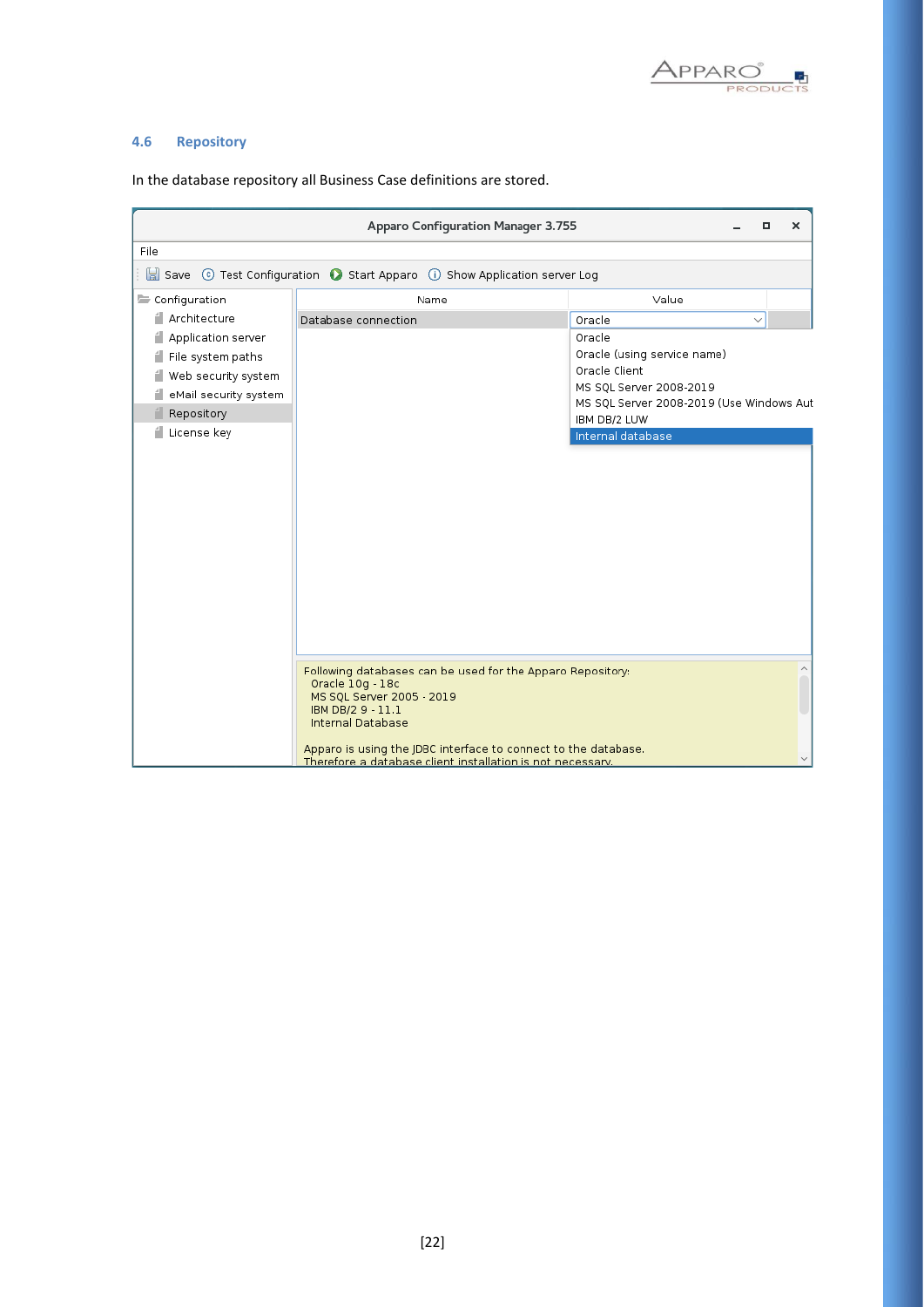

### **4.7 License key**

|                       | Apparo Configuration Manager 3.755                                               | $\times$<br>$\Box$              |
|-----------------------|----------------------------------------------------------------------------------|---------------------------------|
| File                  |                                                                                  |                                 |
|                       | Save © Test Configuration © Start Apparo (i) Show Application server Log         |                                 |
| Configuration         | Name                                                                             | Value                           |
| ill Architecture      | Type of license                                                                  | Own license key<br>$\checkmark$ |
| Application server    | License key                                                                      | Apparo Small License            |
| File system paths     |                                                                                  | Own license key                 |
| Web security system   |                                                                                  |                                 |
| eMail security system |                                                                                  |                                 |
| Repository            |                                                                                  |                                 |
| License key           |                                                                                  |                                 |
|                       |                                                                                  |                                 |
|                       |                                                                                  |                                 |
|                       |                                                                                  |                                 |
|                       |                                                                                  |                                 |
|                       |                                                                                  |                                 |
|                       |                                                                                  |                                 |
|                       |                                                                                  |                                 |
|                       |                                                                                  |                                 |
|                       |                                                                                  |                                 |
|                       |                                                                                  |                                 |
|                       |                                                                                  |                                 |
|                       | Test License Key                                                                 |                                 |
|                       | You can choose between                                                           | ٨                               |
|                       | * Apparo Small License                                                           |                                 |
|                       | * Own license key                                                                |                                 |
|                       | The Apparo Small License is ready for 3 named users and up to 10 Business Cases. | $\checkmark$                    |

You must copy your license key into this setting.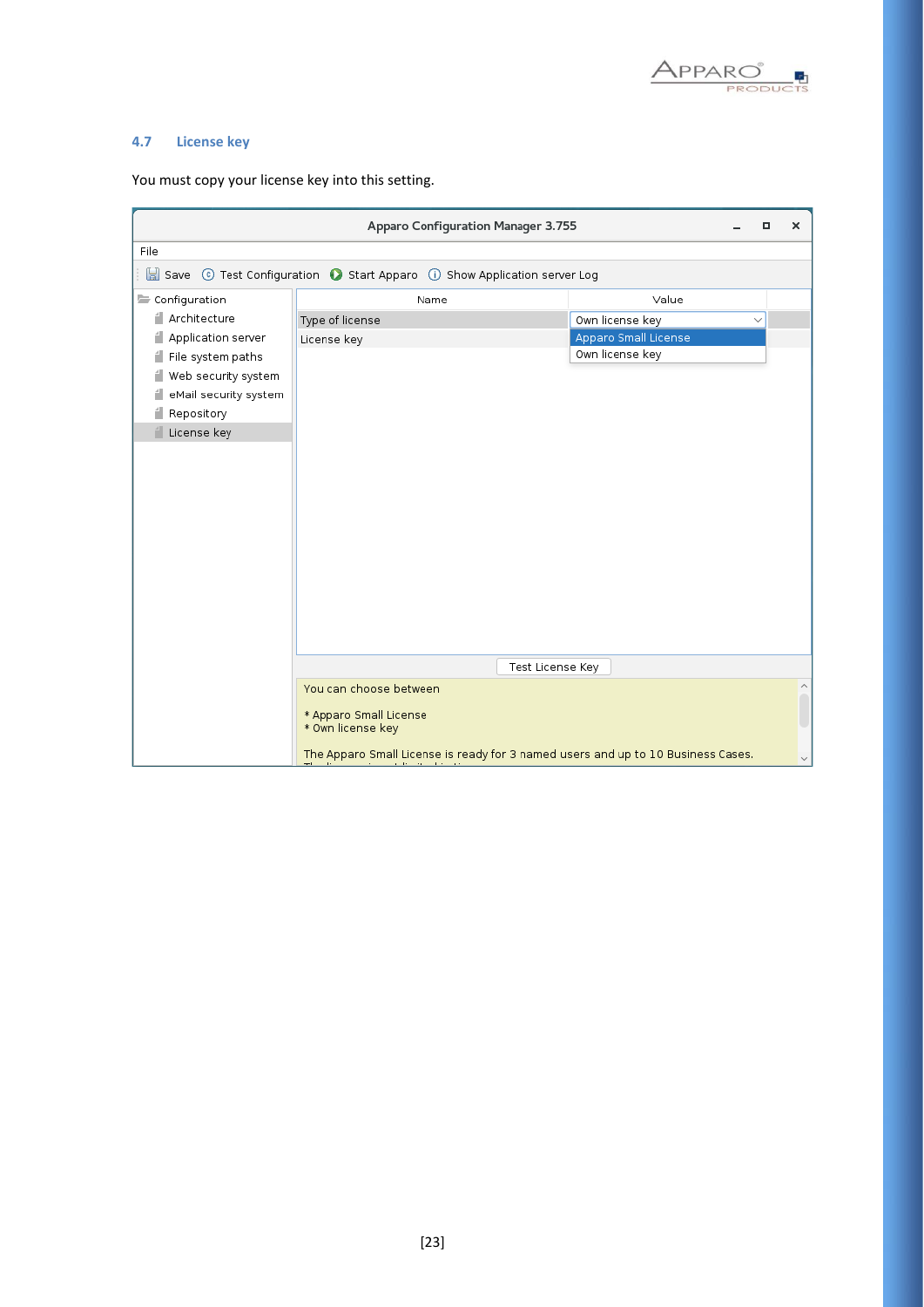

#### **4.8 Testing configuration**

Apparo Fast Edit is running if you can see following message in the Log file:

```
++++++++++++++++++++++++++++++++++++++++++++++++++++++++++++++++++++++
+ Apparo Fast Edit 3.2.x.y was successfully started at <Start time and date>
++++++++++++++++++++++++++++++++++++++++++++++++++++++++++++++++++++++
```
**Test of an Apparo application servers without using an Apparo gateway:**

**http://<applicationserver:<startport>/apparo/pages/apptest.xhtml**

**Example:<http://server1:18000/apparo/pages/apptest.xhtml>**

**With this URL you can test if the Apparo application server is running fine or has problems.**

**If you want to use the EIBC (eMail Import Business Case) then Apparo Fast Edit need 2 GB main memory.**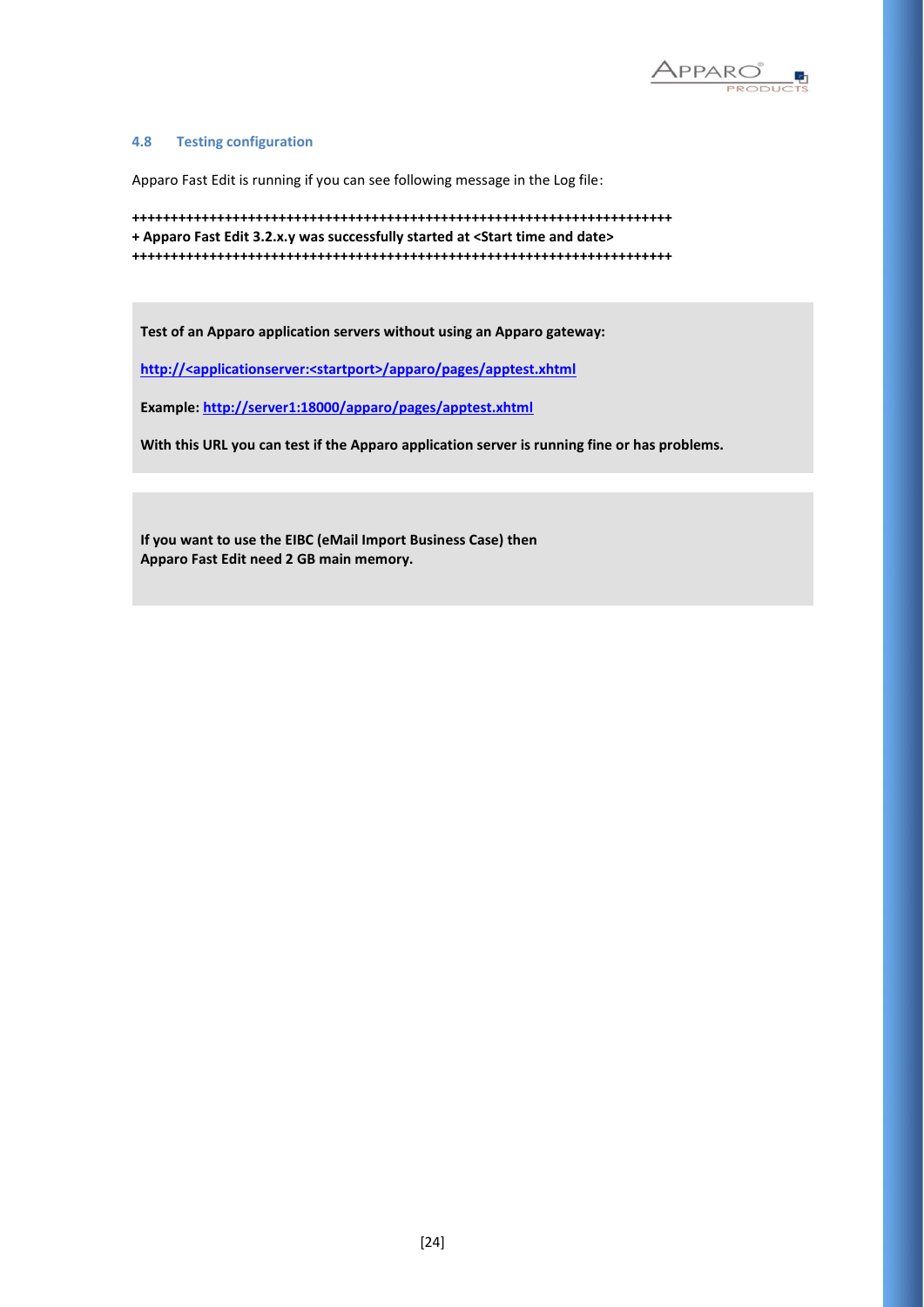

### **5 Configuration of the Apparo gateway**

|   | Preparation<br>Creation of an database user for the Apparo repository<br>$\bullet$<br>Defining the security group for all users that must be able to open the<br>٠<br>Apparo Designer |
|---|---------------------------------------------------------------------------------------------------------------------------------------------------------------------------------------|
|   | <b>Installation</b><br>Starting setup file for installation of the files                                                                                                              |
| 3 | <b>Configuration the Apparo application server</b><br>Using Apparo Configuration Manager to configure the installation                                                                |
| 4 | <b>Configuration the Apparo gateway</b><br>Configuration the web server                                                                                                               |
| 5 | Open the portal                                                                                                                                                                       |
|   | <b>Installing clients</b><br>Installing the clients in Apparo Designer                                                                                                                |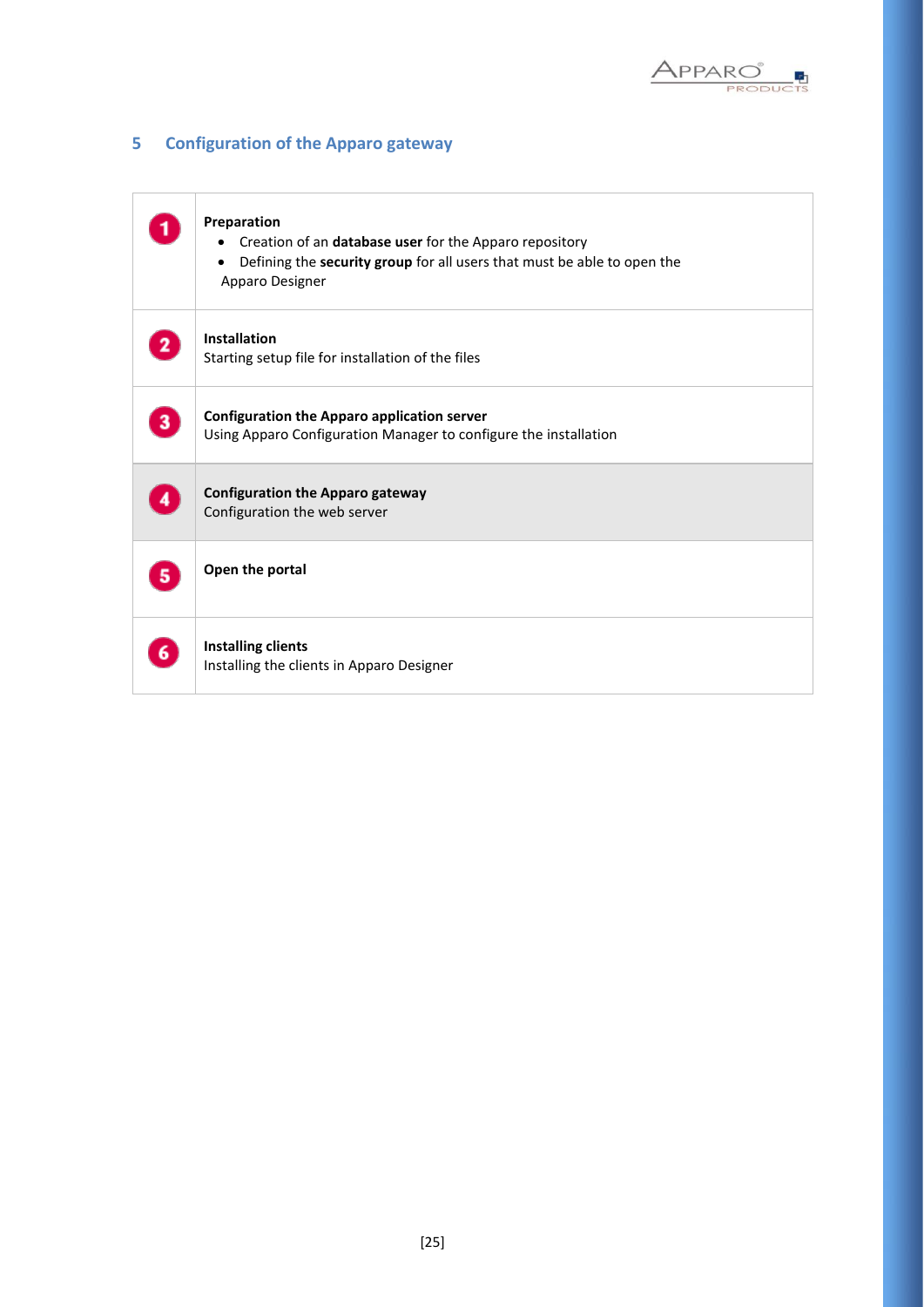

#### **5.1 Configuration of the Apache web server**

This chapter is describing the configuration of Apache web server 2.4 and higher.

**Hint: The configuration of Apparo Fast Edit using Apparo Configuration Manager must be already finished before you can continue.**

Following installation steps are necessary:

1. Enable the ajp proxy and the ajp proxy balancer modules, by modifying *httpd.conf* of your Apache web server:

LoadModule proxy\_module modules/mod\_proxy.so LoadModule proxy\_ajp\_module modules/mod\_proxy\_ajp.so LoadModule proxy\_balancer\_module modules/mod\_proxy\_balancer.so

2. Enhance the Apache configuration using conf.d:

Open text file "afe.conf ", that is stored in directory cgi-bin in a text editor.

Example content:

```
<IfModule mod_proxy.c>
           e mou_proxy.c><br>ProxyPass /apparo balancer://ApparoFastEdit/apparo<br>ProxyPassReverse /apparo balancer://ApparoFastEdit/apparo<br>ProxyIOBufferSize 65536
           <Proxy balancer://ApparoFastEdit>
                       лакансе:///Apparorasicuic><br>ВаlancerMember ajp://ip-172-31-18-220.eu-west-1.compute.internal:9800 route=s1 loadfactor=1<br>ProxySet timeout=3000
                       ProxySet lbmethod=bytraffic
                       ProxySet nofailover=On
                       ProxySet stickysession=JSESSIONID|jsessionid
           </Proxy>
           <Location /balancer-manager>
                       SetHandler balancer-manager
           </Location>
</IfModule>
<IfModule mod_authnz_sspi.c><br>
<Location /apparo/><br>
AuthName "A Protected Place"<br>
AuthType SSPI<br>
SSPIAuth On
           SSPIAuthoritative On
           SSPIOfferBasic On
           # SSPIBasicPreferred
           # SSPIUsernameCase lower
           require valid-sspi-user
     </Location>
</IfModule>
```
### **Copy the file afe.conf into the file directory conf.d of your Apache installation.**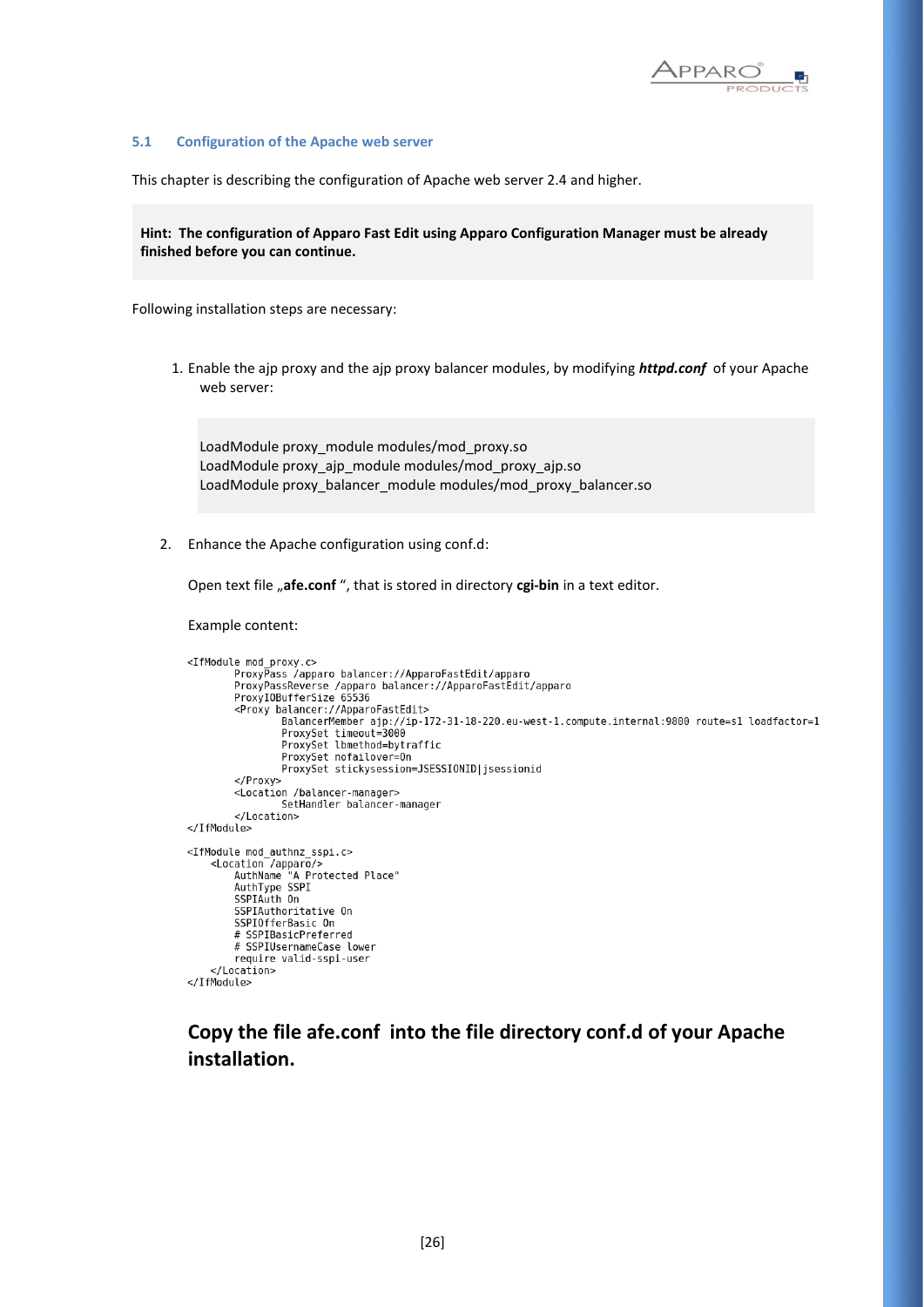

### **Restart the web server.**

Server Time out:

Please check that your Apache web server configuration has the setting

**TimeOut 1800**

Apparo Fast Edit need much time for importing/exporting/upgrading and Excel import.

**Now the installation of the Apparo gateway for Apache web server is finished.**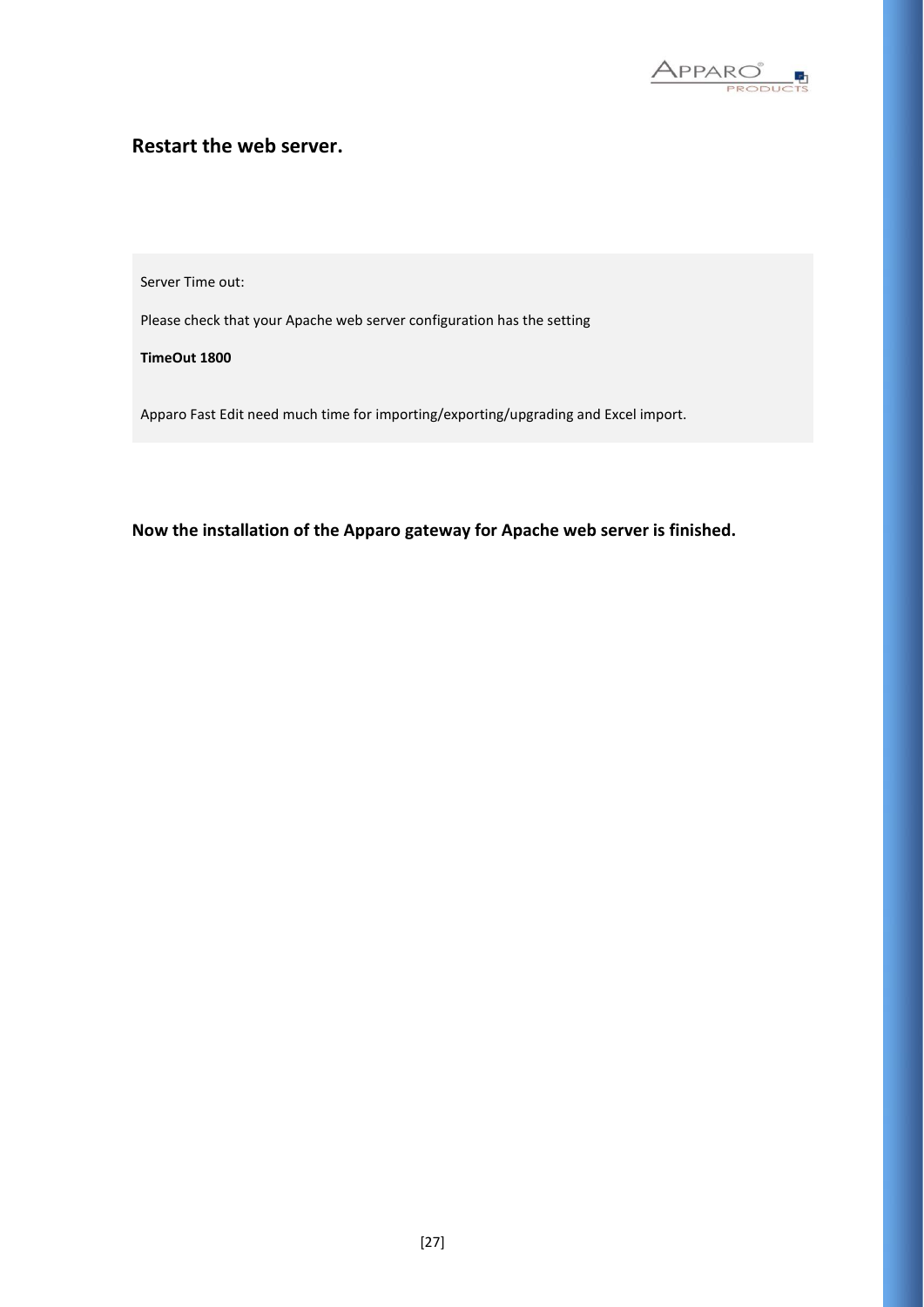

### **5.2 Configuration of the Apache web server using Apache variable authentication**

If using the **Apache variable authentication mode** in tab "Web security system":

| <b>I</b> Authentication | Single Sign On (SSO) using Apache variable |
|-------------------------|--------------------------------------------|
| Apache variable name    | ImyVariable                                |

You will find in the generated afe.conf file following entry:

### **RequestHeader set X-APPARO\_USERNAME %{myVariable}e**

That means that the Apache variable "myVariable" (you can change the name in Configuration Manager) must contain the valid user name.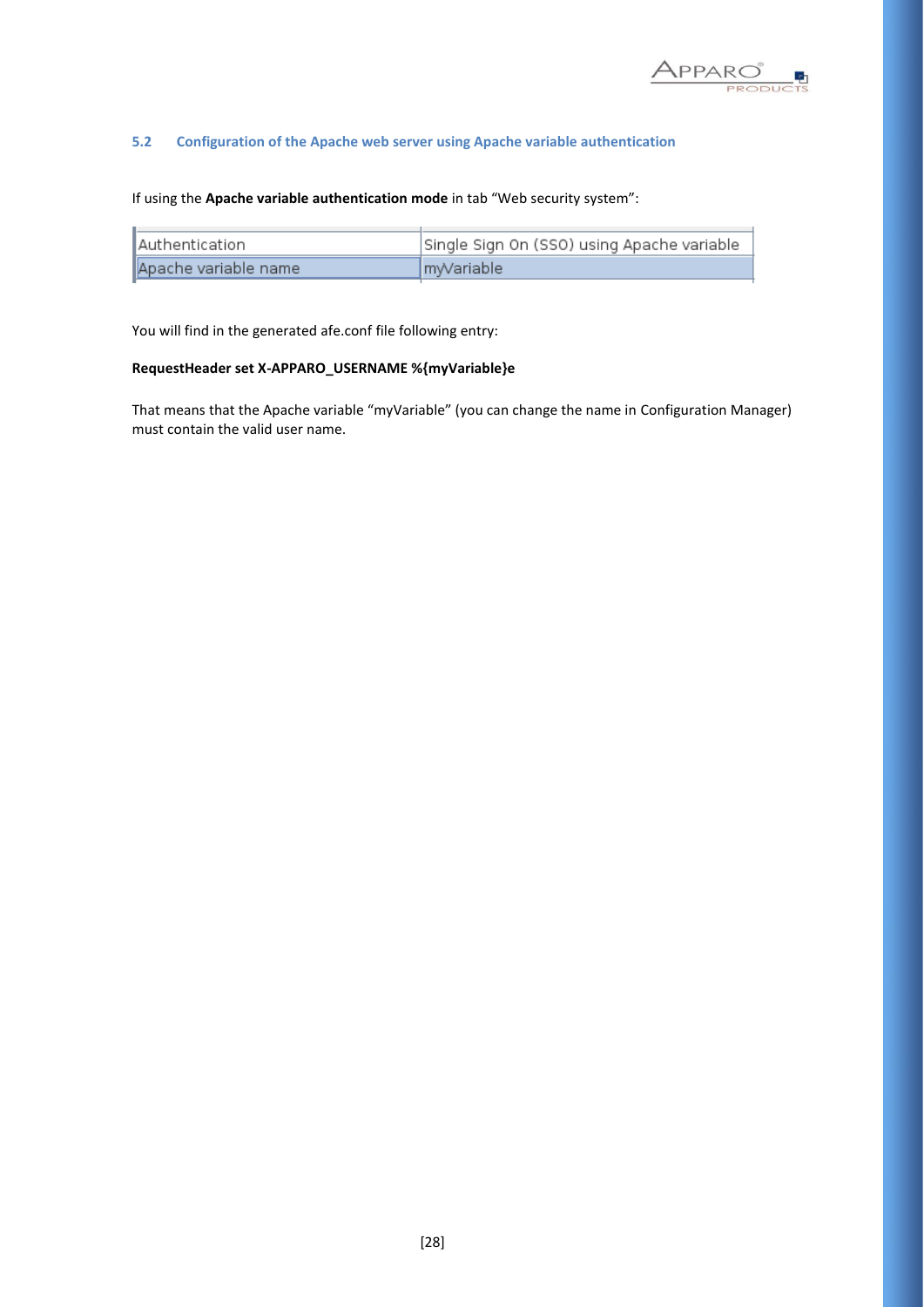

### **6 Open the portal**

|   | Preparation<br>Creation of a database user for the Apparo repository<br>Defining the security group for all users that must be able to open the<br>Fast Edit Designer |
|---|-----------------------------------------------------------------------------------------------------------------------------------------------------------------------|
|   | <b>Installation</b><br>Starting setup file for installation of the files                                                                                              |
| з | <b>Configuration the Apparo application server</b><br>Using Apparo Configuration Manager to configure the installation                                                |
|   | <b>Configuration the Apparo gateway</b><br>Configuration the web server                                                                                               |
|   | Open the portal                                                                                                                                                       |
|   | <b>Installing clients</b><br>Installing the clients in Apparo Designer                                                                                                |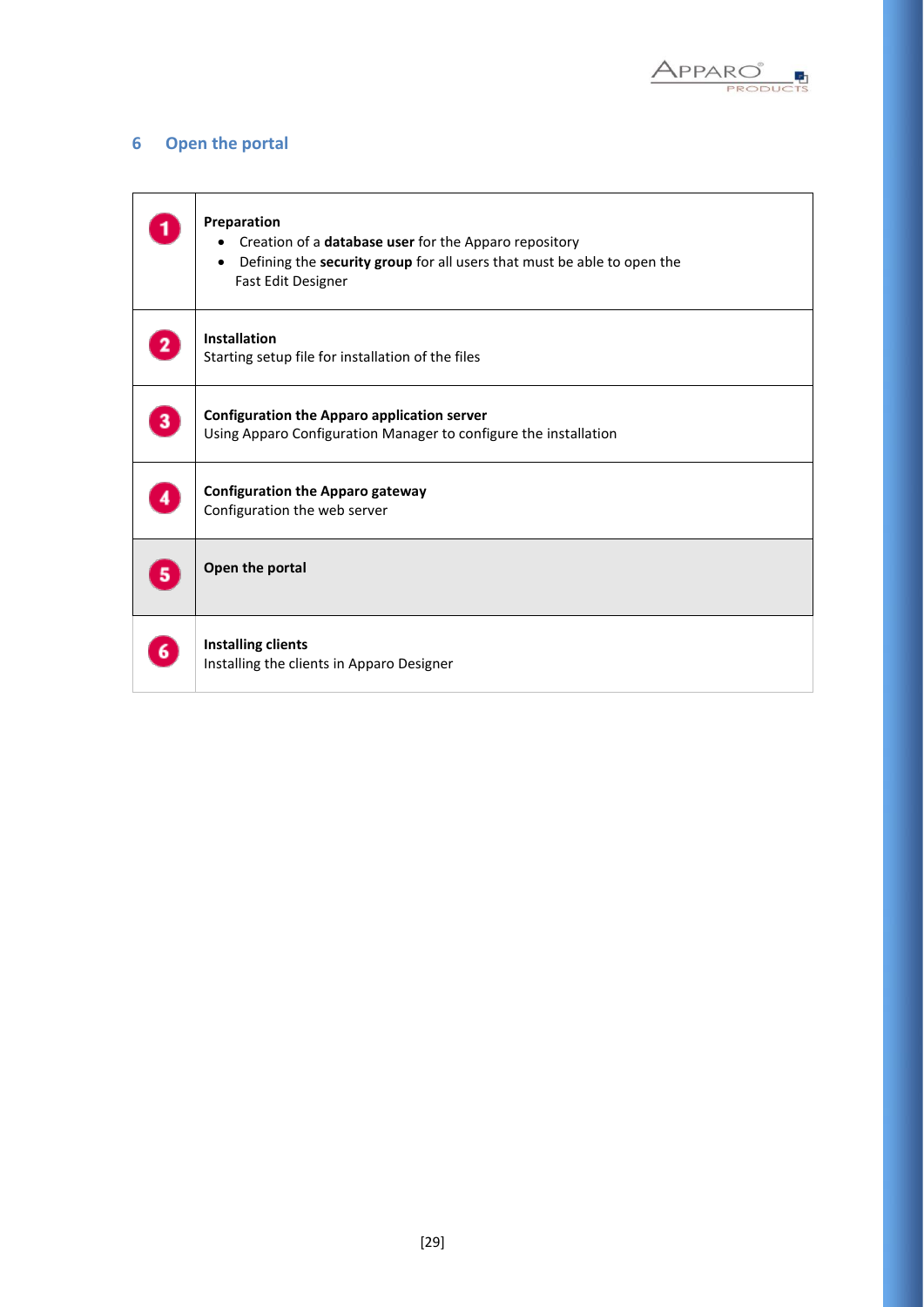

The URL for opening the Apparo Portal:

## **<http://servername/apparo>**

Hint: If you have changed the folder name in the Apparo Configuration Manager then you must use this name instead of "apparo".

If you have changed the Apparo gateway protocol to https then you must use https.

Opening the Apparo Designer:

## **[http://servername/apparo/](http://servername/apparo)designer**

### **Example:**

<https://aqserver11/apparo>

Now try to start the Apparo Portal – just **use the link in your web browser.**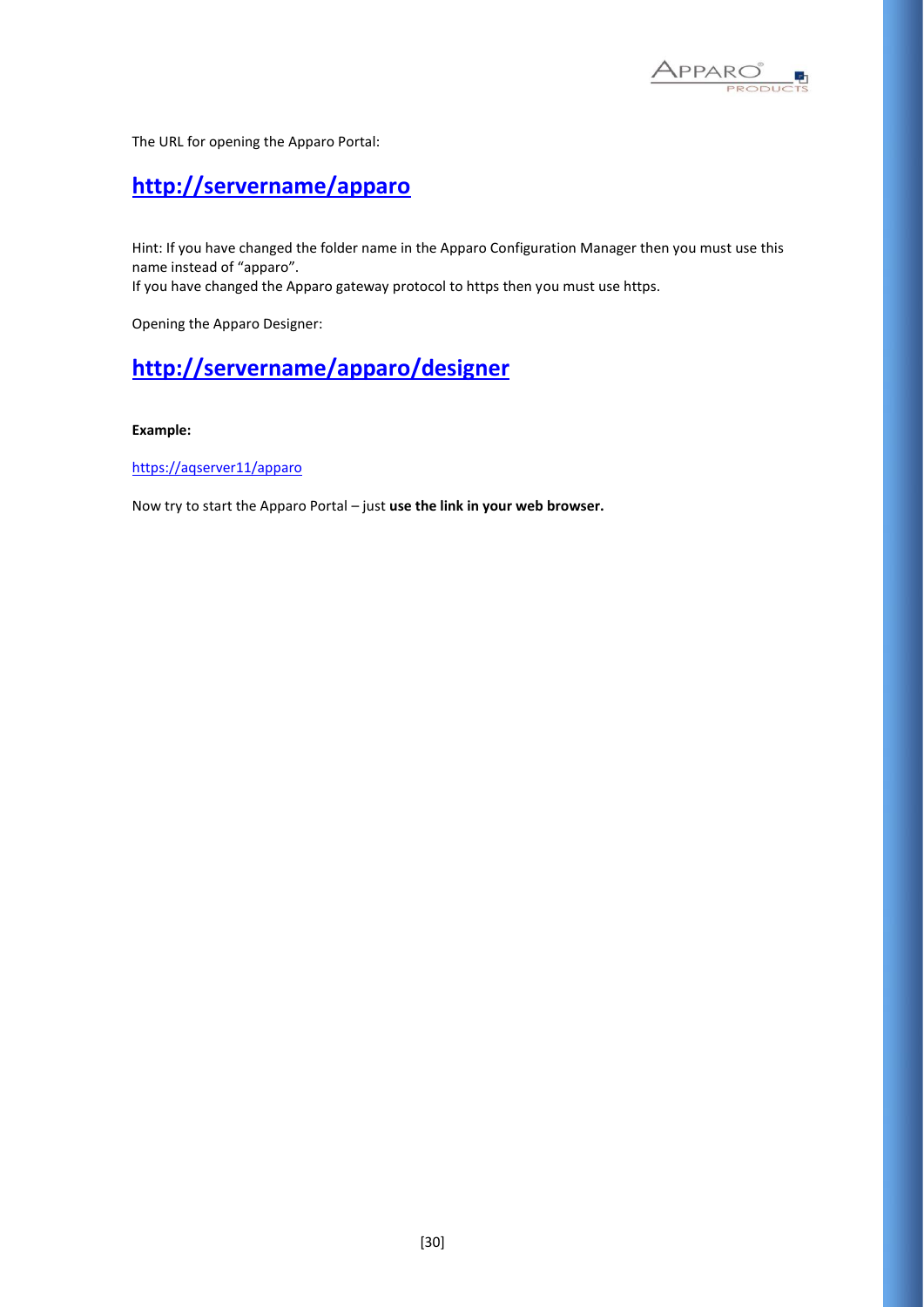

The following window should open if the repository is empty:

|                                                                            |                                         |                                                                   | Client management and settings | Anonymous | <b>Close Designer</b> |
|----------------------------------------------------------------------------|-----------------------------------------|-------------------------------------------------------------------|--------------------------------|-----------|-----------------------|
|                                                                            | $\vert$ $\pm$ Import $\vert$<br>$+$ New | $\triangle$ Export                                                |                                |           |                       |
| $\prec$                                                                    | Installed clients                       |                                                                   |                                |           |                       |
| Connections                                                                | Client ID                               | <b>Client name</b>                                                | Associated security groups     | Order     | <b>Actions</b>        |
| ÷<br><b>Business Cases</b><br>$\mathbf{x}^{\mathrm{c}}$<br>Settings<br>225 |                                         | No client is currently installed. Please create one client first. |                                |           | Show description      |
| Clients<br>i<br>About Apparo                                               |                                         |                                                                   |                                |           |                       |

In this example the repository is empty and no clients are installed.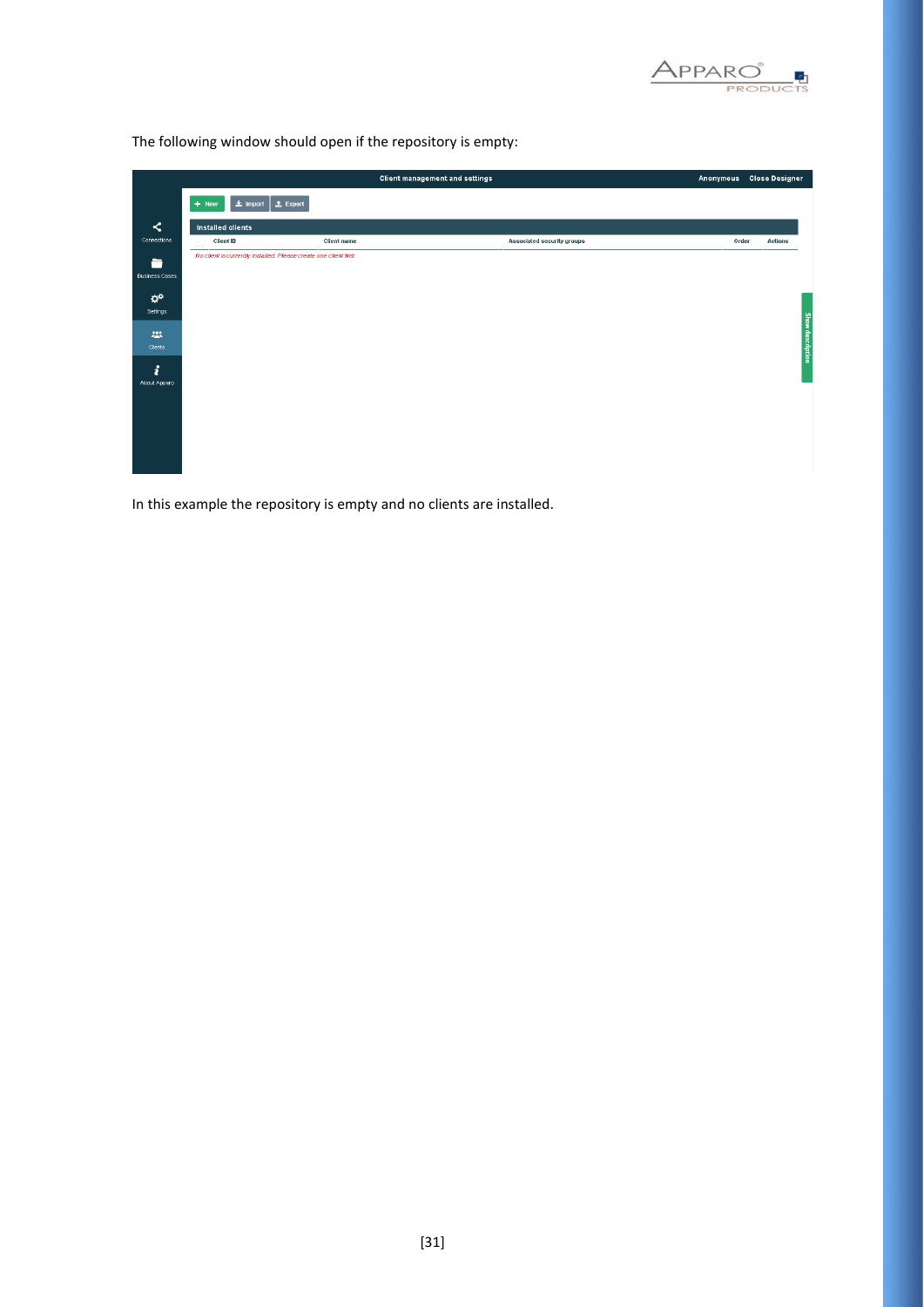

### **7 Installation clients**

|   | Preparation<br>Creation of a database user for the Apparo repository<br>٠<br>Defining the security group for all users that must be able to open the<br>٠<br>Apparo Designer |
|---|------------------------------------------------------------------------------------------------------------------------------------------------------------------------------|
|   | <b>Installation</b><br>Starting setup file for installation of the files                                                                                                     |
| 3 | <b>Configuration the Apparo application server</b><br>Using Apparo Configuration Manager to configure the installation                                                       |
|   | <b>Configuration the Apparo gateway</b><br>Configuration the web server                                                                                                      |
|   | Open portal                                                                                                                                                                  |
|   | <b>Installing clients</b>                                                                                                                                                    |

Please read the document "**Configuration Guide**" for how to install clients etc.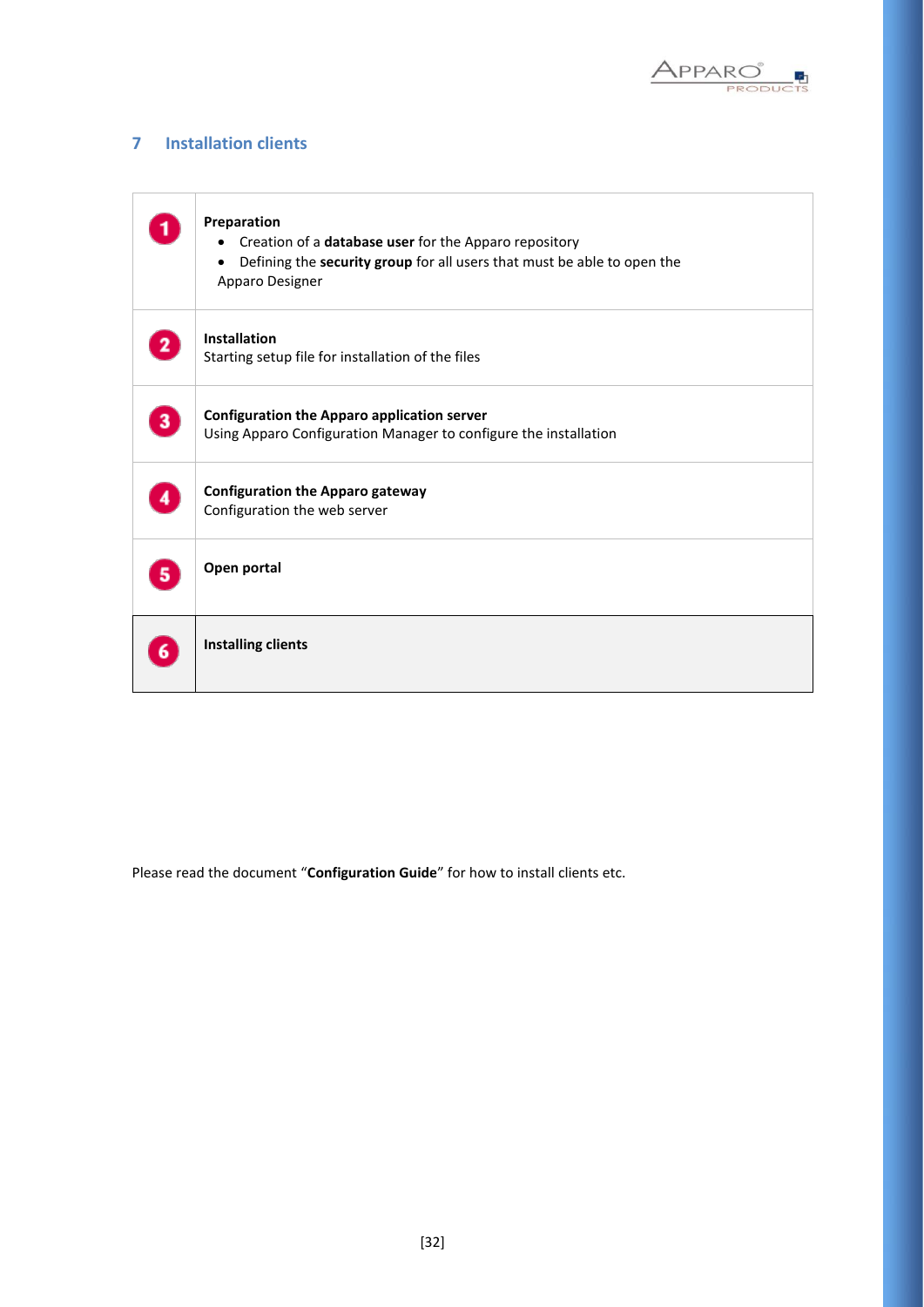

# **The installation & configuration on serverside is now successfully completed.**

**Please also read the following chapter "Browser requirements".**

We recommend to read the document "**Training Guide**" for the fundamental usage for the first steps.

You can find all documentations and movies in

**[APPARO\_HOME]/FastEdit/doc**

Training material about Apparo Fast Edit:

**[http://training.apparo.services](http://training.apparo.services/)**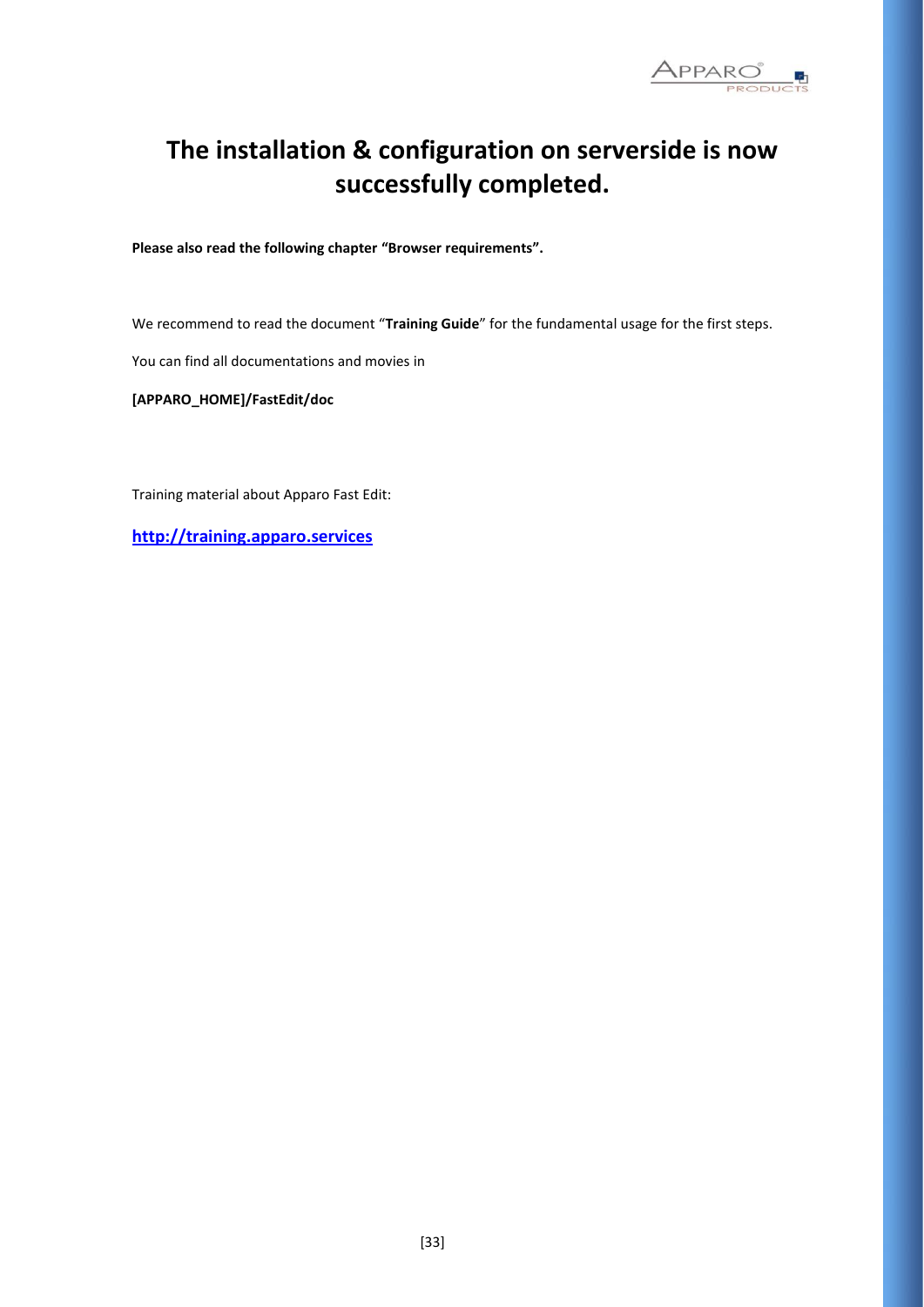

### **8 Configuration Manager using command line**

It is possible to automate the configuration process of the Configuration Manager.

The complete configuration is stored in the file **configuration.xml**

You can find this file in the [APPARO\_HOME]/FastEdit/cm file directory.

Using this command line the configuration can be restored:

**[APPARO\_HOME]/FastEdit/cm/cmc.sh parameter1 parameter2 …**

| Parameter name     | <b>Functionality</b>                                               |  |
|--------------------|--------------------------------------------------------------------|--|
| -?                 | Displays this help text                                            |  |
| -deploy true/false | Configuration Manager will deploy the setting files, default: true |  |
| -start true/false  | Start Apparo Fast Edit (if no gateway), default: true              |  |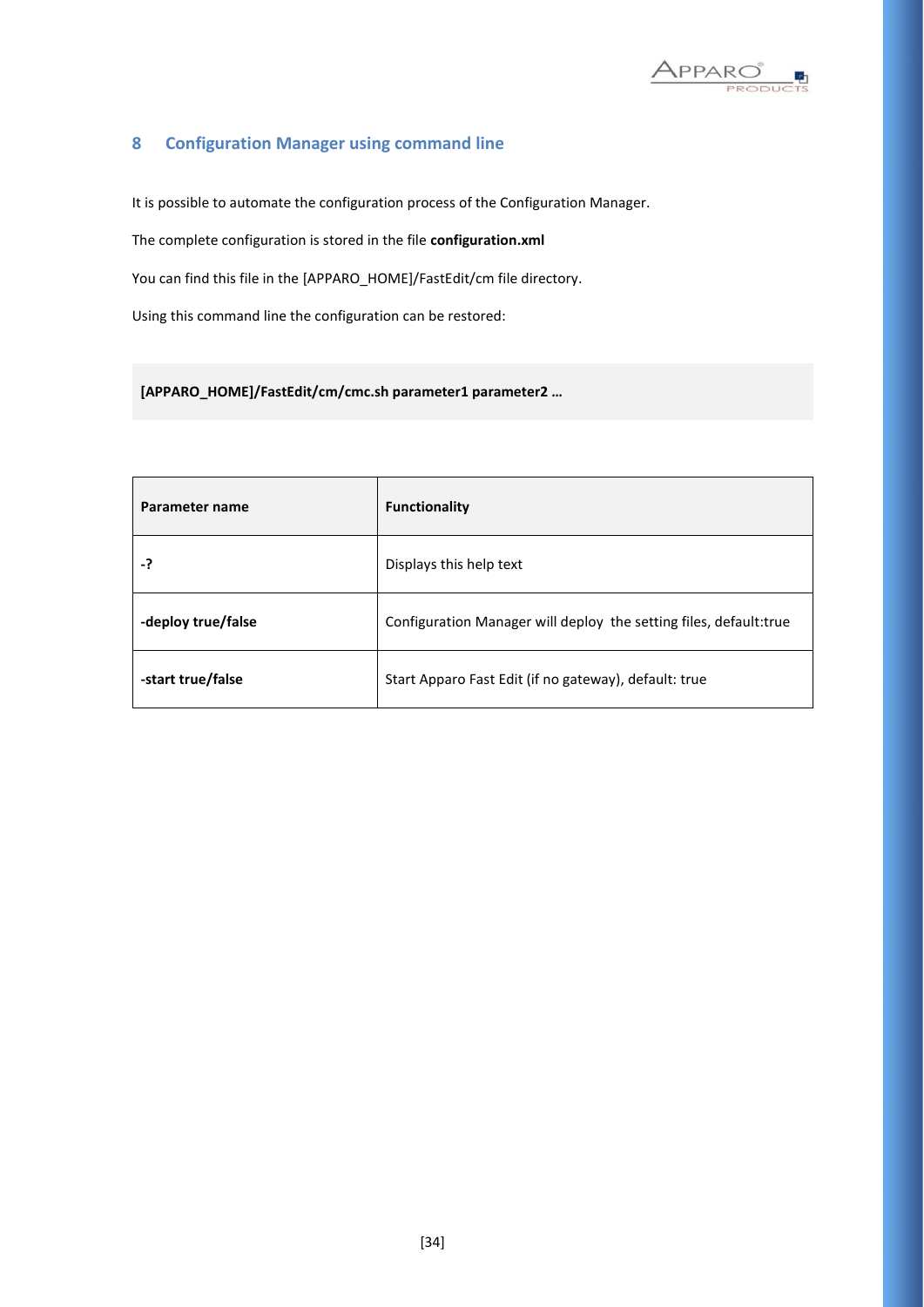

### **9 Import/Export definitions using command line**

You can export and import clients (including languages, folder, Business Cases, connections, and DBmessages), Business Cases, folder and connections using scripts.

### **9.1 Exporting definitions**

The export program is stored in the file directory "export": [APPARO\_HOME]/FastEdit/export

### Use script **afe-export.sh**

If you start the script without arguments then you can see the possible arguments:

| -afeUrl <url></url>                         | The Apparo Fast Edit URL address that will<br>export the data. Example: http://localhost:18000/apparo. If                               |  |
|---------------------------------------------|-----------------------------------------------------------------------------------------------------------------------------------------|--|
| you                                         |                                                                                                                                         |  |
|                                             | don't use this argument then the export is using the<br>application server of this installation and its installation port.              |  |
| -bcid <business_case_id></business_case_id> | ID of a Business Case you want to export.                                                                                               |  |
| -clientId <client_id></client_id>           | ID of a client you either want to export or an<br>ID of a client the target object (Business Case, folder or<br>connection) belongs to. |  |
| -dbc <conn_name></conn_name>                | Name of a database connection you want to export.                                                                                       |  |
| -emailc <conn_name></conn_name>             | Name of an email connection you want to export.                                                                                         |  |
| -f <filepath></filepath>                    | Filename & path where to write the exported XML.                                                                                        |  |
| -folderPath <path></path>                   | Path of a folder you want to export. It should<br>start with a slash character '/' which should<br>also be used as a path separator.    |  |
| -h                                          | Displays this help text                                                                                                                 |  |
| -p <password></password>                    | The password used to authenticate. This setting is necessary<br>in a secured environment non BI environment.                            |  |
| -u <username></username>                    | The user used to authenticate. This setting is necessary in a<br>secured non BI environment.                                            |  |

All export activities are logged server side in file directory logs, file afeexport.log

Sample: **afe-export.sh –f /etc/definition.xml -clientId DemoClient**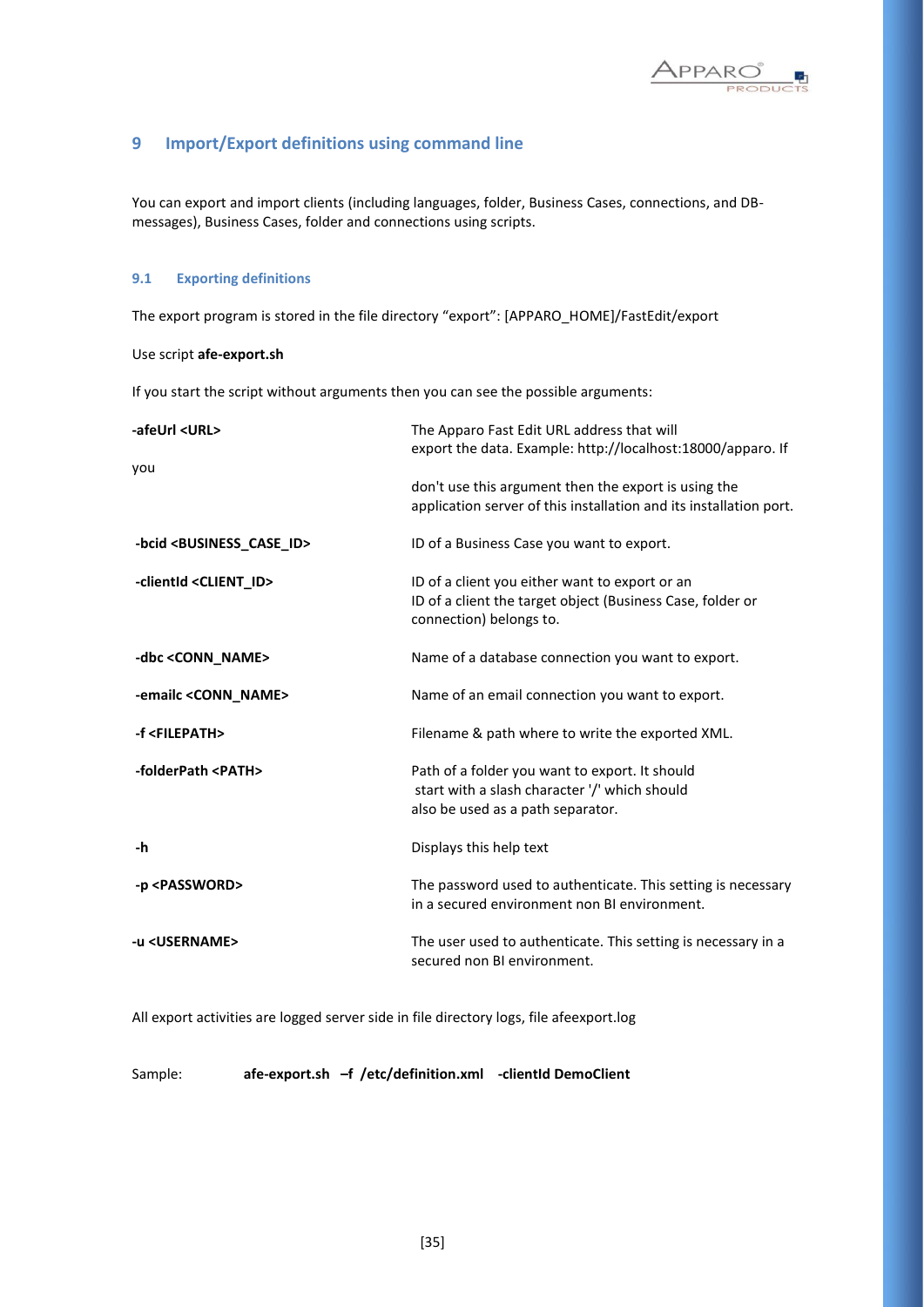

### **9.2 Importing definitions**

The import program is stored in the file directory "import": [APPARO\_HOME]/FastEdit/import

Use script **afe-import.sh (**If you start the script without arguments then you see the possible arguments)

| -afeUrl <url></url>                                                      | The Apparo Fast Edit URL address that will export the data.<br>Example: http://localhost:18000/apparo.<br>If you don't use this argument then the export is using the<br>application server of this installation and its installation port. |
|--------------------------------------------------------------------------|---------------------------------------------------------------------------------------------------------------------------------------------------------------------------------------------------------------------------------------------|
| -clientId <client_id></client_id>                                        | ID of a client that Business Cases, language<br>definitions, database messages or connection definitions will<br>be imported into.                                                                                                          |
| -f <file></file>                                                         | The file that contains the client, Business Case, language<br>definition, database messages or connection definitions.                                                                                                                      |
| -h                                                                       | Displays this help text                                                                                                                                                                                                                     |
| -importSecurity <true false=""  =""></true>                              | Business cases and folders may contain a list of user groups<br>defining who can access them. If this option is set to false, such<br>security information will not be imported.                                                            |
| -overwriteBc <true false=""  =""></true>                                 | If true then Business Cases from the import file will overwrite<br>already existing Business Cases if their Business Case ID are the<br>same. If false, Business Cases with such conflicting identifiers<br>will be skipped.                |
| -overwriteClient <true false=""  =""></true>                             | If true then clients from the import file will overwrite already<br>existing clients with the same identifiers including client<br>content like Business Cases. If false then clients with such<br>conflicting identifiers will be skipped. |
| -overwriteClientButRescueExistingConnections <true false=""  =""></true> |                                                                                                                                                                                                                                             |
|                                                                          | If this parameter is used, then all connections of an existing<br>client that is currently being re-imported (and overwritten if<br>present) will be left unchanged. Default=false.<br>New connections are created.                         |
| -overwriteConnection <true false=""  =""></true>                         | If true then database and email connections from the import<br>file will overwrite already existing connections with the same<br>names. If false then connections with such conflicting names<br>will be skipped.                           |
| -p <password></password>                                                 | The password used to authenticate. This setting is necessary in<br>a secured environment.                                                                                                                                                   |
| -u <username></username>                                                 | The user used to authenticate. This setting is necessary in<br>a secured environment.                                                                                                                                                       |
|                                                                          |                                                                                                                                                                                                                                             |

All import activities are logged server side in file directory logs, file afeimport.log

Sample: **afe-import.sh –f /etc/definition.xml –u aferep –p aferep -clientId Sales**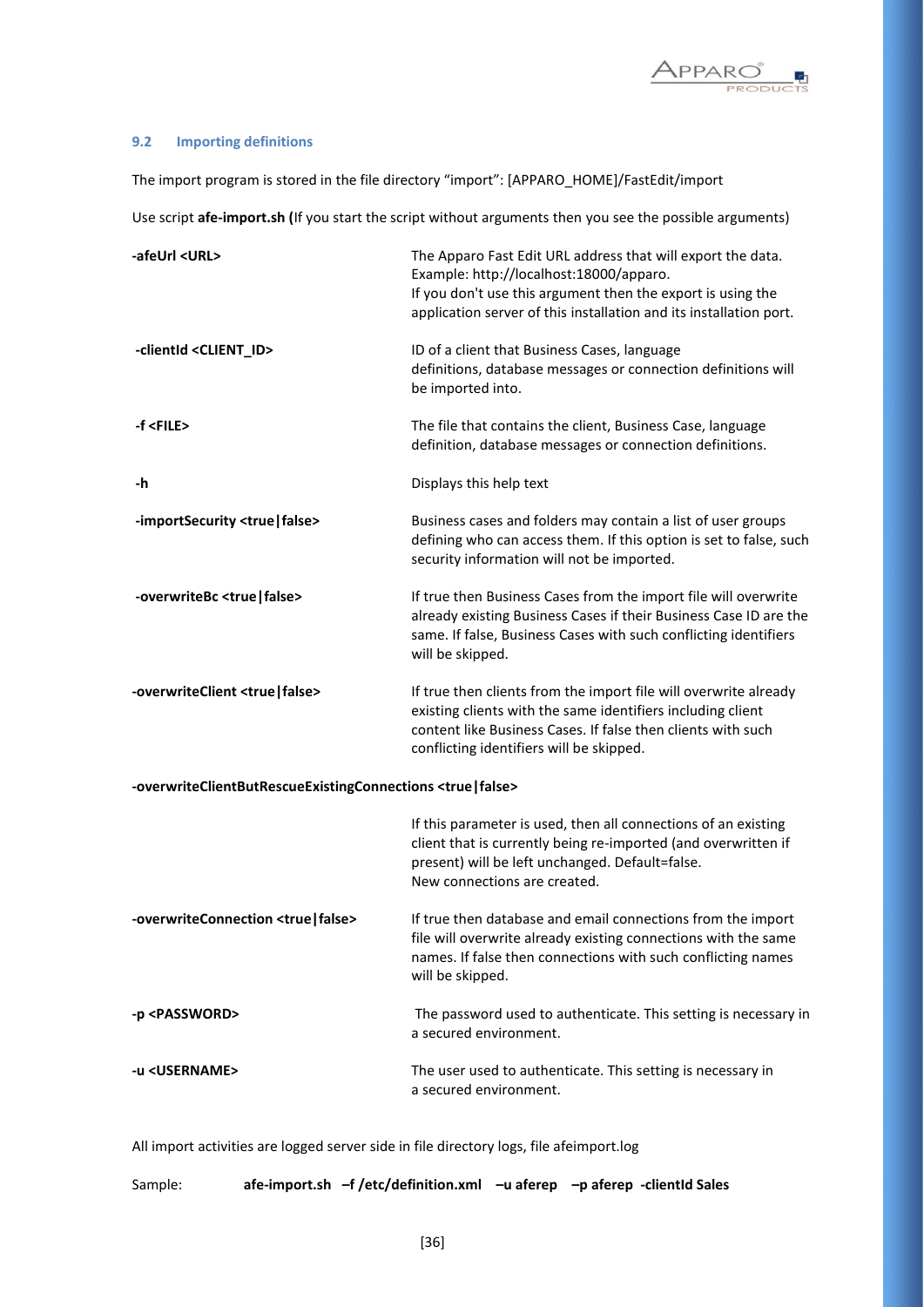

### **10 Start-up of Apparo Fast Edit without Configuration Manager**

Apparo Fast Edit can be started using the script

**startService.sh** 

it is stored in

**[APPARO\_HOME]/FastEdit/bin**

### **Following arguments are necessary:**

- **1.** Start port of Tomcat, default: 18000 (see settings in Configuration Manager)
- **2.** Main memory max, default: 1024 (in MB)

Example:

**cd /usr/local/Apparo/FastEdit/bin ./startService.sh 18000 4096 &**

**The & is necessary to start the script in the background.**

### **11 Automatic start-up of Apparo**

See chapter before, add that into your startup script of the operating system.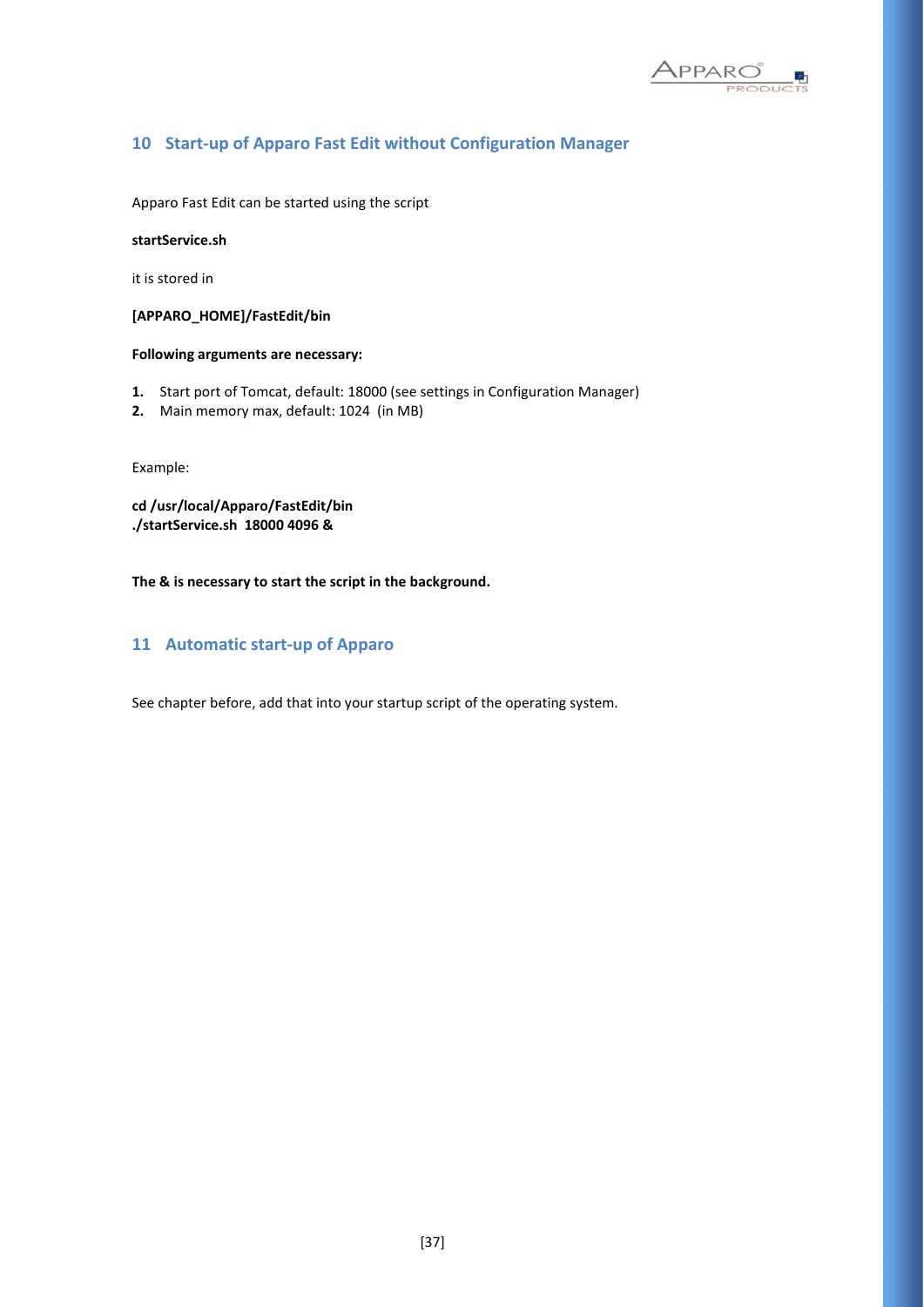

### **12 Starting of Apparo Configuration Manager**

The Apparo Configuration Manager can be started using:

**./cm.sh** 

it is stored in

**[APPARO\_HOME]/FastEdit/cm**

Example:

**cd /opt/Apparo/FastEdit/cm**

**./cm.sh**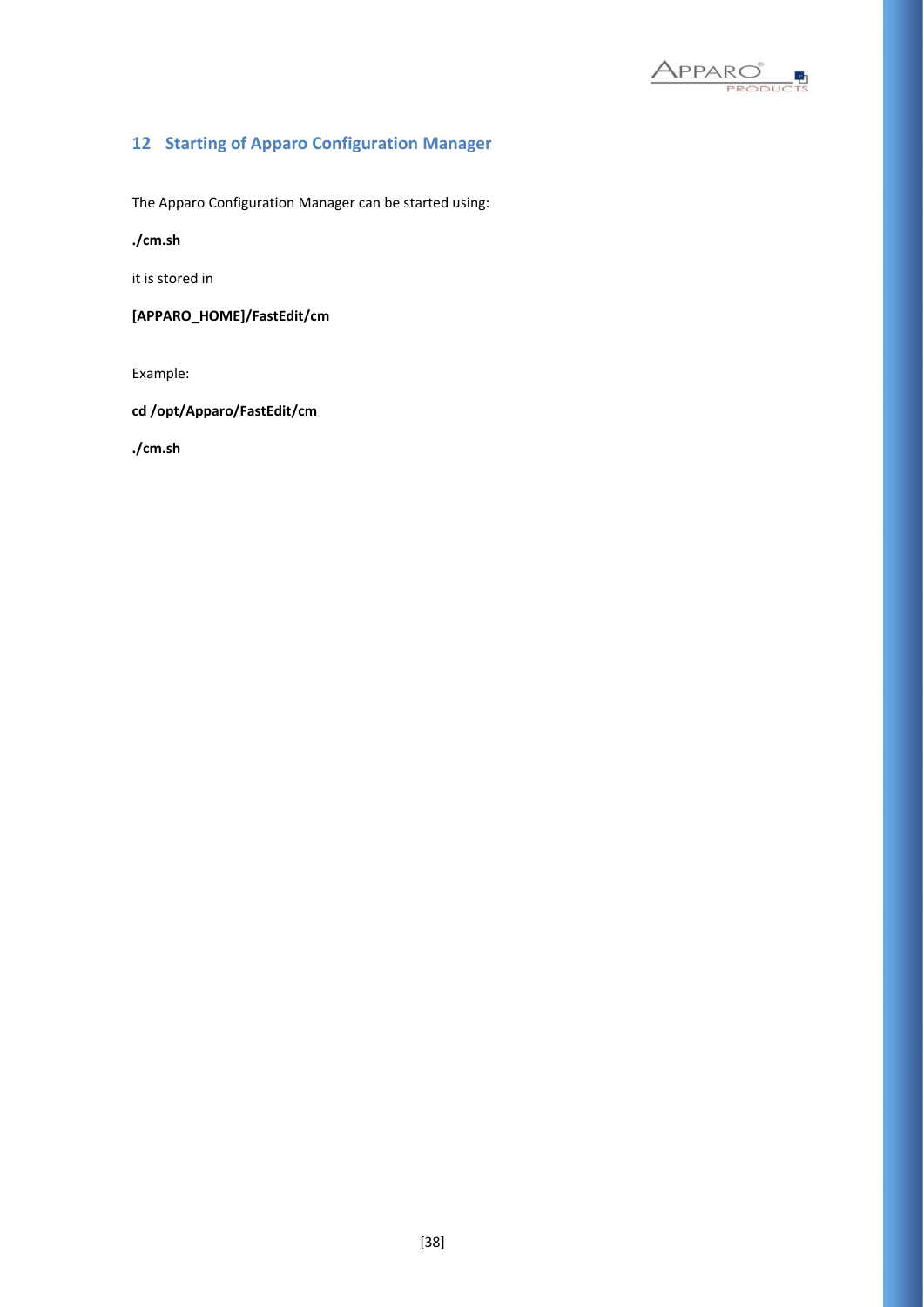

### **13 The Apparo system log**

All internal system message of Apparo Fast Edit are stored in

**afe.log** 

it is stored in:

**[APPARO\_HOME]/FastEdit/logs**

Example:

**cd /opt/Apparo/FastEdit/logs**

**gedit afe.log**

The Tomcat system log is stored in:

### **[APPARO\_HOME]/FastEdit/tomcat/logs**

Example:

**cd /opt/Apparo/FastEdit/tomcat/logs**

**gedit catalina.log**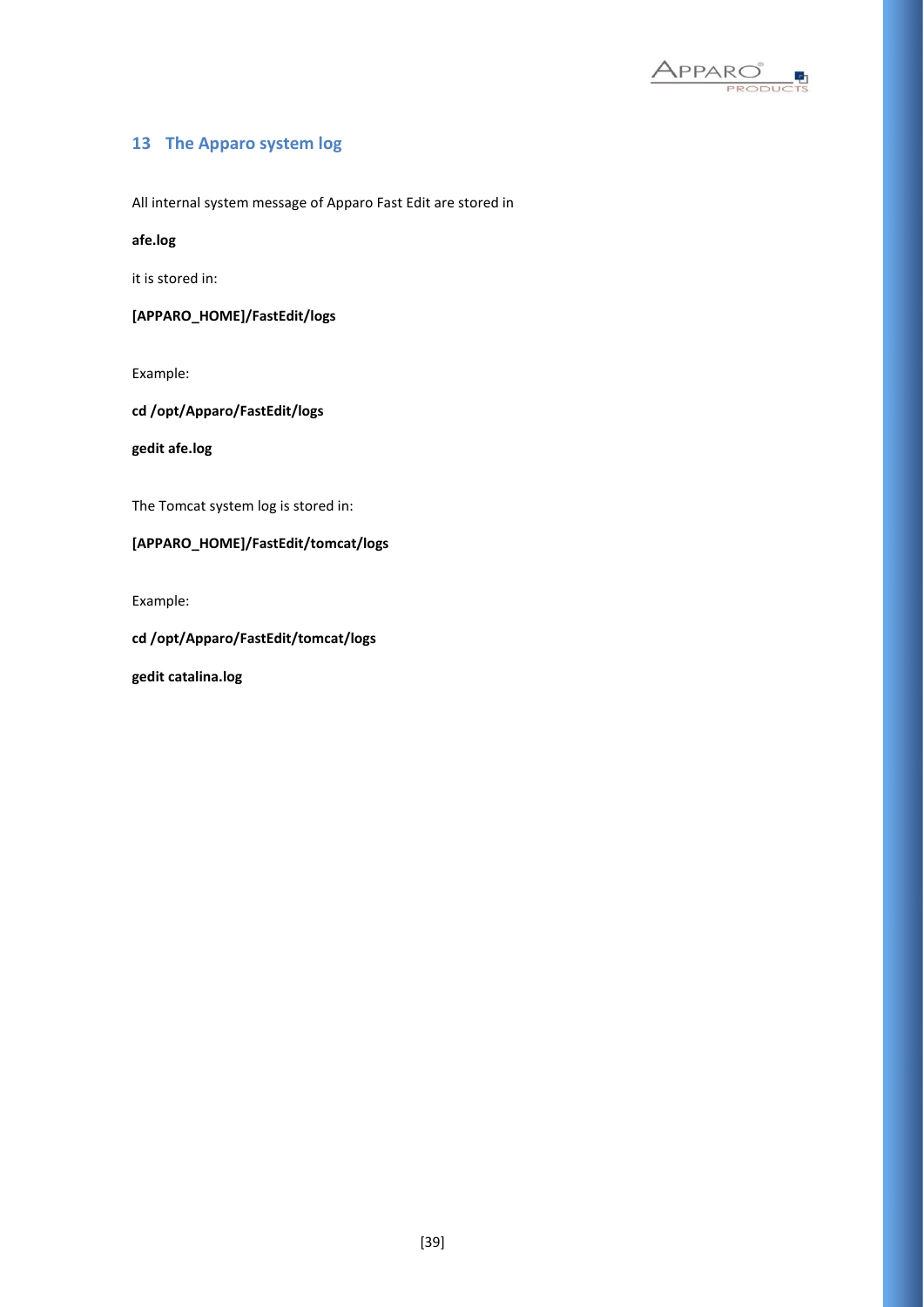

### **14 Online documentation**

The complete documentation is stored in

**[APPARO\_HOME]/FastEdit/doc**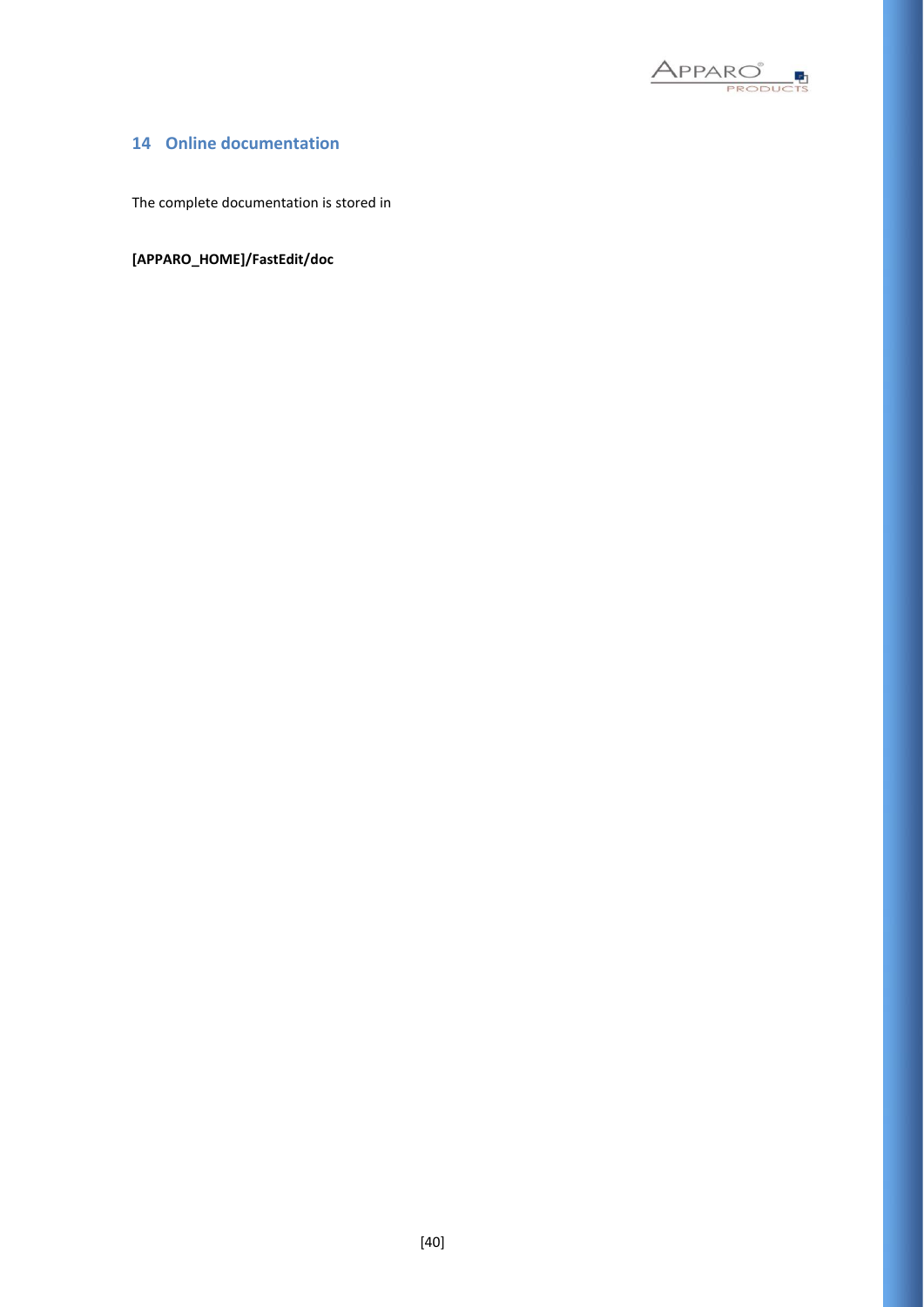

### **15 Browser requirements**

### **15.1 Supported browsers and versions**

Microsoft Internet Explorer 11 (**Hint: Compatibility mode for Internet Explorer must be disabled.)**

Microsoft Edge

Mozilla Firefox (current version)

Google Chrome (current version)

Apple Safari (current version)

**15.2 Supported operating systems for client browsers**

Microsoft Windows Apple macOS, iOS

#### **15.3 Additional settings for Microsoft Internet Explorer only**

- Domain name of Apparo Fast Edit web server must be in trusted sites
- "about:blank" must be in trusted sites

Settings for Single Sign On (SSO) for standalone versions of Apparo Fast Edit:

| <b>Security Settings - Trusted Sites Zone</b><br>$\lambda$     |
|----------------------------------------------------------------|
|                                                                |
| Settings                                                       |
| O Disable                                                      |
| ⊙ Enable                                                       |
| Enable XSS filter                                              |
| ⊙ Disable                                                      |
| $\Omega$ Enable                                                |
| 氢 Scripting of Java applets                                    |
| $\Omega$ Disable                                               |
| <b>O</b> Enable                                                |
| O Prompt                                                       |
| <u>線</u> User Authentication                                   |
| <b>SA</b> Logon                                                |
| O Anonymous logon                                              |
| Automatic logon only in Intranet zone                          |
| $\bigcirc$ Automatic logon with current user name and password |
| $\Omega$ Prompt for user name and password                     |
|                                                                |
|                                                                |
| *Takes effect after you restart your computer                  |
| Reset custom settings                                          |
| Reset to:<br>Reset                                             |
| Medium (default)                                               |
|                                                                |
|                                                                |
| Cancel<br>OK                                                   |
|                                                                |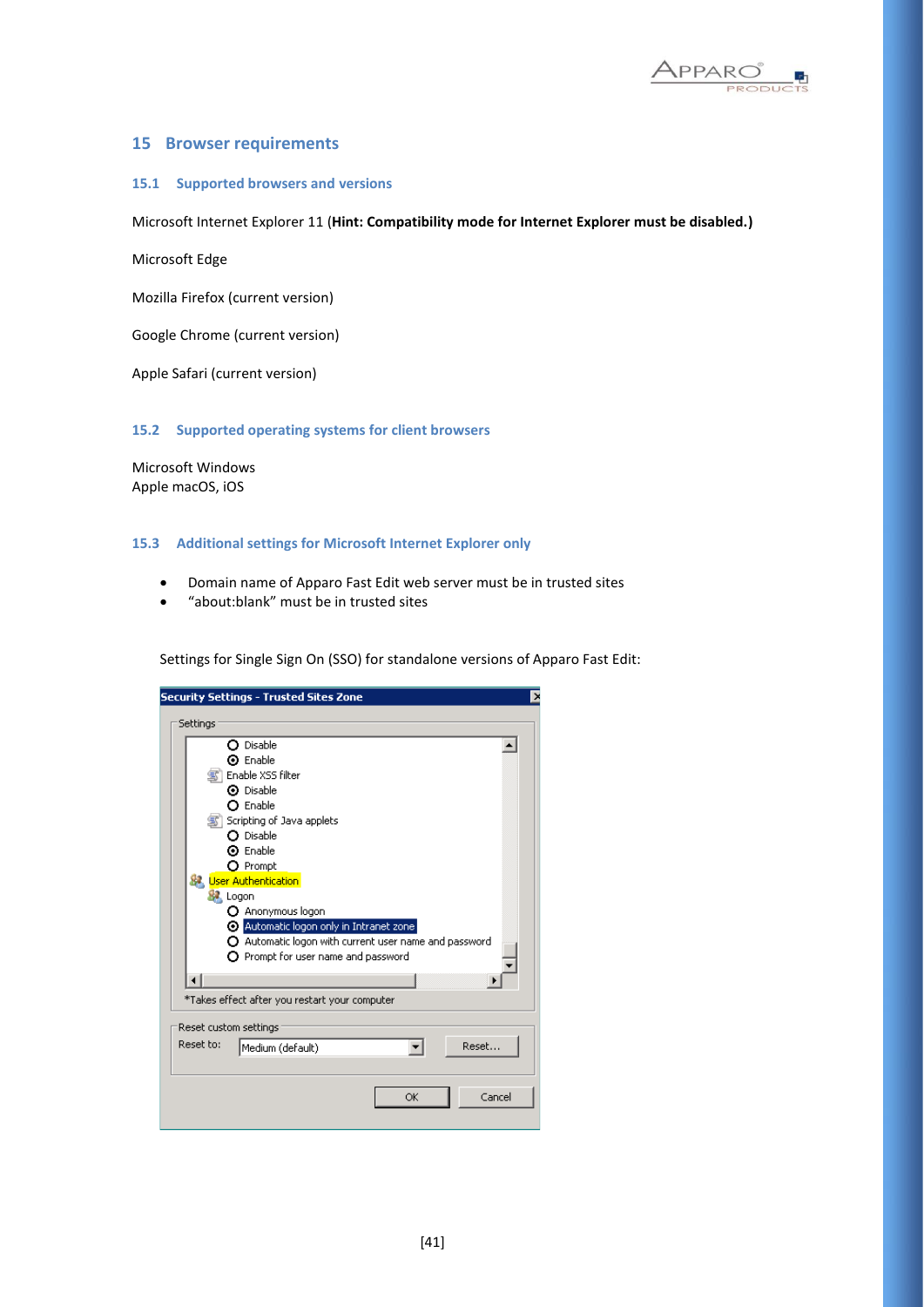

**Hint: Apparo Fast Edit is not supporting Internet Explorer 7.**

Therefore the settings "**Display intranet in Compatibility View**" and "**Display all websites in Compatibility View**" must be **disabled**.

| <b>Compatibility View Settings</b>                                                          |        |  |  |  |
|---------------------------------------------------------------------------------------------|--------|--|--|--|
| You can add and remove websites to be displayed in<br>Compatibility View.                   |        |  |  |  |
| Add this website:                                                                           | Add    |  |  |  |
| Websites you've added to Compatibility View:                                                |        |  |  |  |
| 192.168.0.104                                                                               | Remove |  |  |  |
|                                                                                             |        |  |  |  |
|                                                                                             |        |  |  |  |
|                                                                                             |        |  |  |  |
| Include updated website lists from Microsoft                                                |        |  |  |  |
| Display intranet sites in Compatibility View.<br>Display all websites in Compatibility View |        |  |  |  |
|                                                                                             | Close  |  |  |  |

Solution: Placing these domains into the "Websites you've added to Compatibility View" because in this case Apparo Fast Edit can disable the Compatibility View automatically.

### **15.4 Additional settings for all browsers**

- Popup blocker must be **disabled**
- File download (Excel files) must be allowed